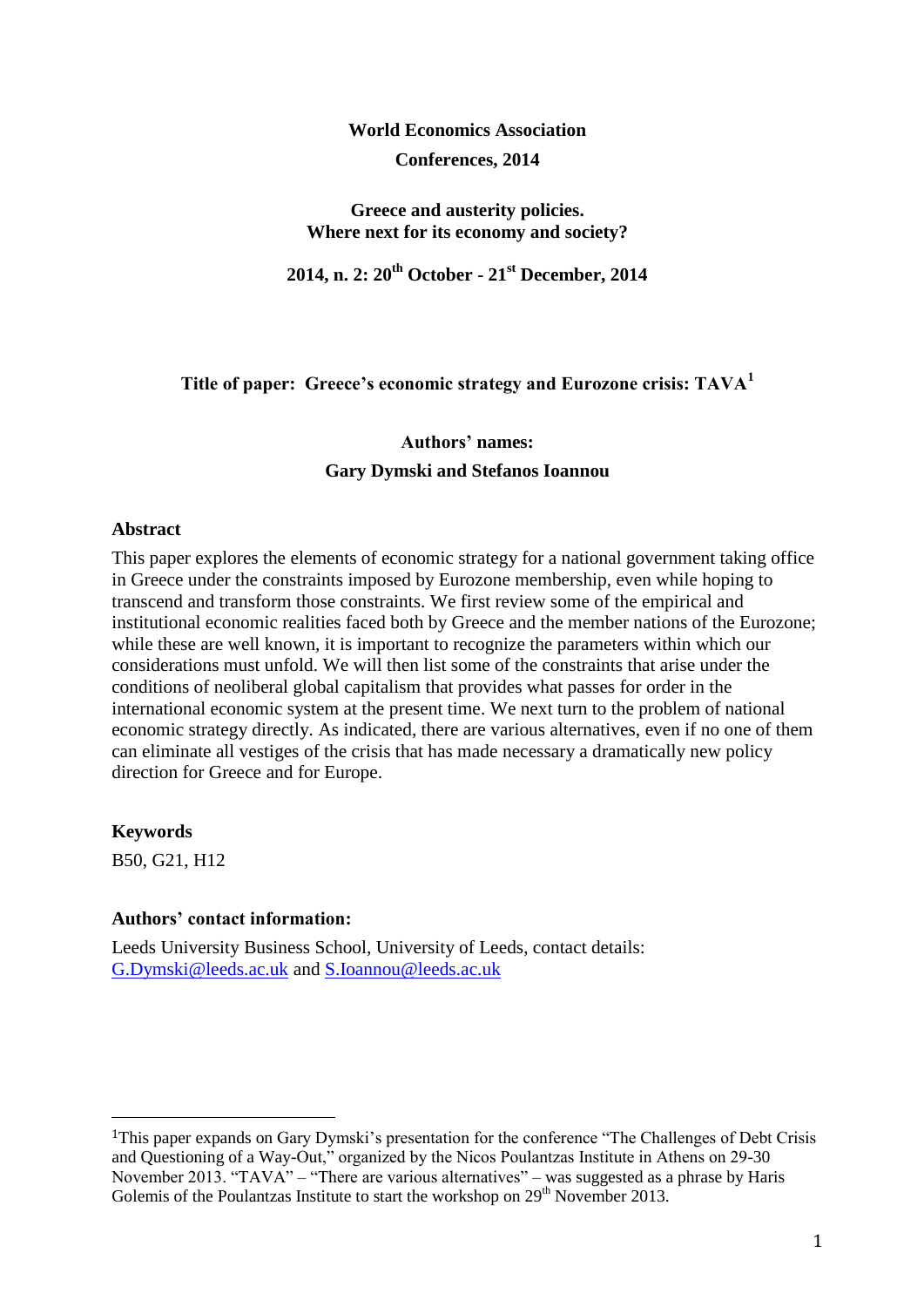#### **Greece's economic strategy and Eurozone crisis: TAVA**

Gary Dymski and Stefanos Ioannou Leeds University Business School, University of Leeds

6 October 2014

This paper explores possible elements of economic strategy for a national government that would take office in Greece under the constraints imposed by Eurozone membership, even while hoping to transcend and transform those constraints. We first review some of the empirical and institutional economic realities faced both by Greece and the member nations of the Eurozone; while these are well known, it is important to recognize the parameters within which our considerations must unfold. We will then list some of the constraints that arise under the conditions of neoliberal global capitalism that provides what passes for order in the international economic system at the present time. We next turn to the problem of national economic strategy directly. As indicated, there are various alternatives, even if no one of them can eliminate all vestiges of the crisis that has made a dramatically new policy direction for Greece and for Europe necessary.

#### **1. Empirical and political-economic realities in the contemporary Eurozone**

Greece and the Eurozone as a whole are now caught up in profound economic crisis whose logic is inextricably intertwined with the endgame of U.S. hegemony, the near-global embrace of neoliberal economic policy, and a profound crisis of global capitalism.<sup>2</sup> The Eurozone economies are locked into rules that limit the possibilities for autonomous national fiscalpolicy and monetary-policy stimulus. Fiscal policy restrictions were established initially as the convergence criteria for national membership in the Economic and Monetary Union (EMU) in the 1992 Maastricht Treaty; these criteria were then embodied in the Stability and Growth Pact agreed by the European Union's member states in 1997, and were affirmed in the Fiscal Stability Treaty signed by all member-states of the Union (except for the Czech Republic and the United Kingdom) in March 2012. The European Central Bank, in turn, is statutorily committed to focusing on the control of price inflation as the sole objective of its monetary policy.<sup>3</sup> Since the inception of the EMU, member states have occasionally violated and even systematically broken both sets of rules, as circumstances have dictated; but the European Union has stood by these principles as an overall construct for guiding economic policy.

This said, as the current Eurozone crisis has taken ever deeper root in the member nations of the Union, the power-brokers in Europe - the European Commission and the European Central Bank, in particular – have insisted that the pathway out of crisis can be found only by following the rules laid down in Maastricht. Further, since New Classical and not Keynesian structural macroeconomic models guide the thinking of the economists advising these powerbrokers, arithmetic rules are laid down as pathways for restoring the required fiscal/budgetary ratios, with no consideration of interactions between the pace of economic growth, debt levels,

<sup>&</sup>lt;sup>2</sup> The essential guide to this crisis is Varoufakis (2013), Patomaki (2013) and Lapavitsas (2013)

<sup>&</sup>lt;sup>3</sup> The enabling Statute establishing the European Central Bank specifies, under Chapter II ("Objectives") and Tasks of the European System of Central Banks"), Article 2 ("Objectives"), that "the primary objective of the ESCB shall be to maintain price stability. … The ESCB shall act in accordance with the principle of an open market economy with free competition, favouring an efficient allocation of resources."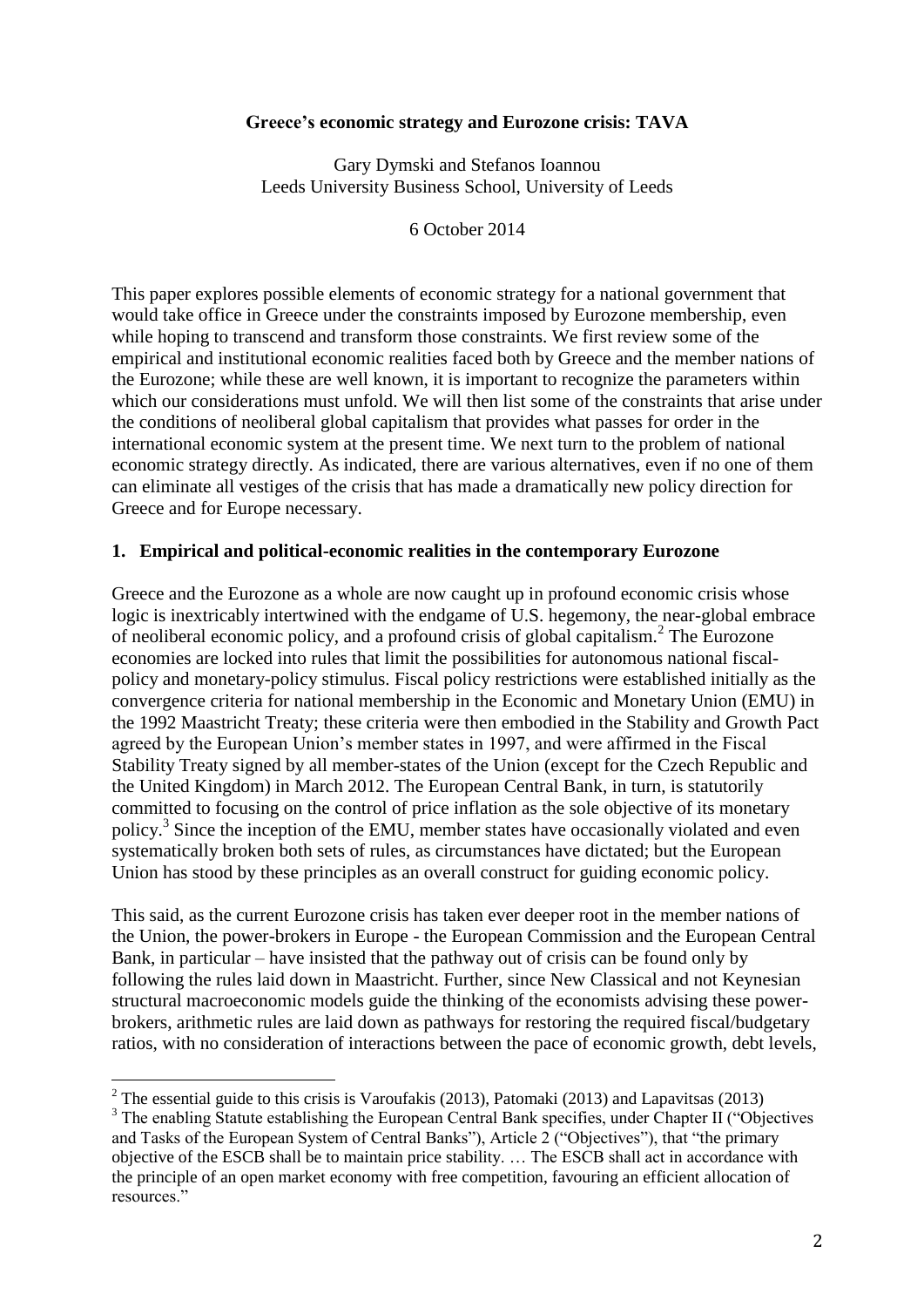and so on. In some moments throughout the crisis, decision-makers and analysts at the International Monetary Fund (IMF) have provided some analytical support for these interactions – most famously, in the support given to the notion of a Keynesian expenditure multiplier in its October 2010 *World Economic Outlook*. But this support has not translated into consistent pressure by this Bretton Woods institution for a relaxation of austerity macroeconomic policies. At best, the IMF has followed a schizophrenic policy approach that has only served to illustrate the lack of coherent policy direction by the "troika" that has been orchestrating Eurozone crisis planning.<sup>4</sup>

The consequence of the Eurozone's misguided rules and of its confused or repressive responses to crisis has been slow growth or contraction in virtually all this global area's sources of aggregate demand. Figures from the OECD tell the story. Through the end of 2013, gross capital formation (that is, investment) in the northern Eurozone countries Germany, Netherlands, and France was negative for the second year in a row, after recovering to only an annual growth rate of 6% in 2011; meanwhile, in the southern Eurozone countries of Portugal, Spain, and Italy, investment growth has been negative (with the exception of Italy's 0.6% growth rate in 2010) since 2008. In Greece, gross capital formation has fallen by 13% or more every year after 2008.

Real consumption expenditure growth has been flat or negative even in the northern Eurozone economies since 2007; the maximum consumer growth achieved there was Germany's 2.3% in 2011. Italy, Spain, and Portugal registered a recovery in consumption growth to modestly positive rates in 2010, but consumption growth has been consistently negative since then. Meanwhile, real government expenditure has shown by less than 2% in these northern economies after a modest boost in 2008 and 2009; in Germany, for example, government expenditure growth has fallen consistently from 3.2% in 2008 to 0.6% in 2013. In the southern Eurozone countries, government expenditure has consistently shrunk after 2010, with Greece again experiencing the most dramatic fall-off.

The sole "bright spot" has been trade in goods and services. For all Eurozone nations, a sharp 10% decline in export market growth in 2009 was followed by a 10% gain in 2010; subsequently, however, export market growth has been falling steadily for most Eurozone nations. In terms of overall net export position (for goods and services), only Germany and the Netherlands have substantial surplus positions. The net export position of the southern Eurozone nations – substantially negative in the mid-2000s – has improved after 2008. Italy and Spain both managed small surpluses in 2012; in 2013, they were joined by Portugal, and Greece came closer to balance. It should be noted that these southern gains have come to a

<sup>&</sup>lt;sup>4</sup> A partial account of this inconsistency is as follows: Managing director Lagarde warned of the dire consequences of austerity policy for the future of the Eurozone in September 2011 (*Financial Times* 24 September 2011); director Lagarde then applauded Spain's economic reform package, which embraced deficit reduction and benefit and public-expenditure cutbacks in July 2012 (*Financial Times* 1 August 2012); then in October 2012 she called for caution in forcing austerity on Greece, and noted that budget cuts and tax rises should be avoided if European growth slowed (*Financial Times* 11 October 2012), and two days later called for the US and Europe to take drastic (unspecified) action to address their sovereign-debt problems (*Financial Times* 13 October 2012); and a year later warned that the world economy faced years of sluggish growth unless the leading economies "raise their game" (*Financial Times* 8 October 2013). It is no wonder that *Financial Times* commentator Alan Beattie lamented in a 24 July 2012 column that the IMF has "struggle[d] to find its crisis voice"; he cited as reasons that the IMF wants to avoid being blamed for the global crisis, that there is "organizational differentiation between IMF staff and management," and the fact that the IMF is the junior partner in the Troika.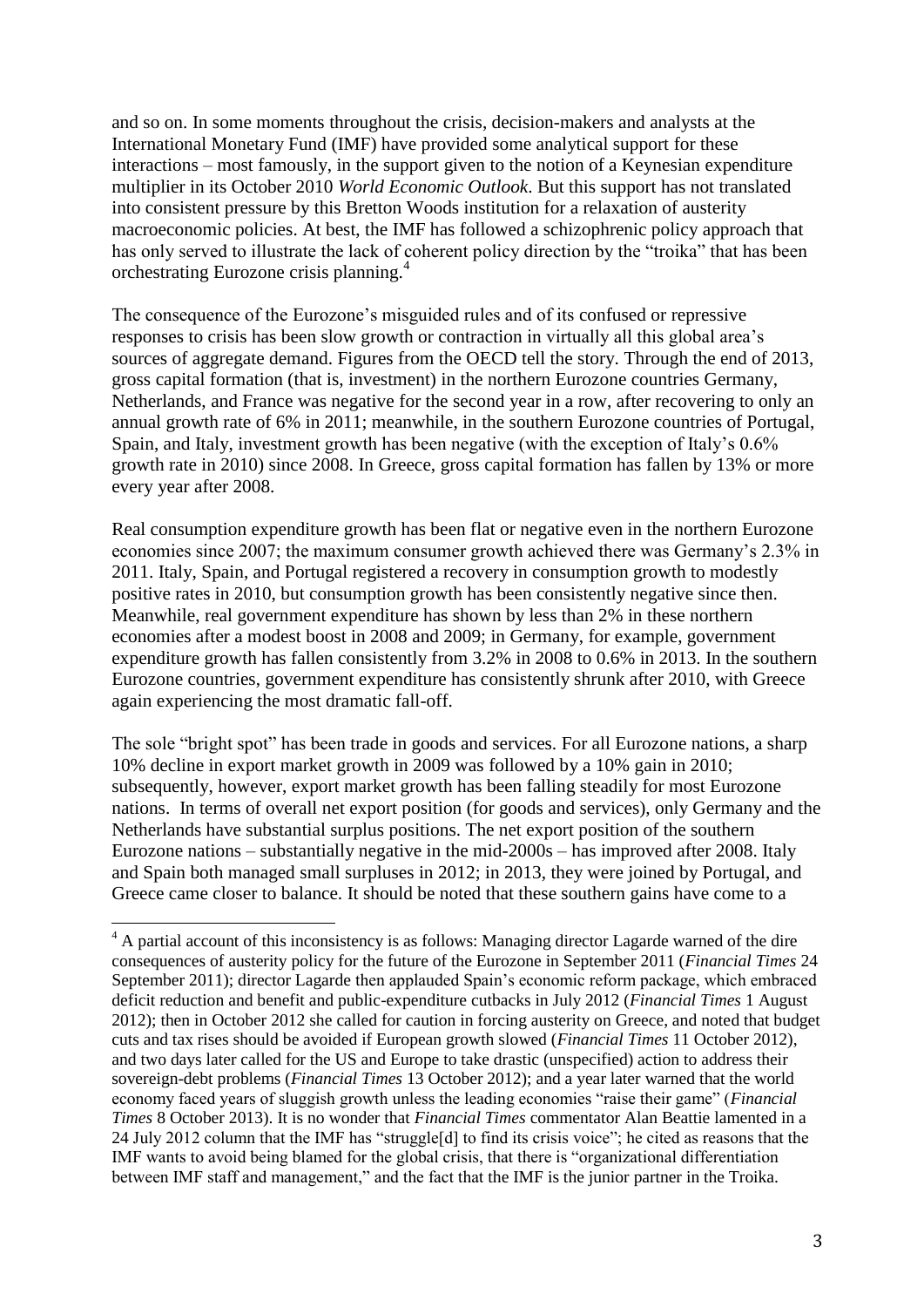large extent because of the suppression of domestic demand.

So throughout the Eurozone, virtually all the sources of aggregate demand have been dampened or put into reverse in the wake of the outbreak of the 2008 subprime crisis. These factors interlock, of course. Since much of European nations' trade is internal to Europe, most firms have little reason to invest. In any case, the BRICS economies that have been driving developing world growth have also slowed substantially.

## [Figure 1]

To complement the picture, a huge increase in non-performing loans can now be observed across the European periphery. This is an important parameter in that it interlinks and exacerbates the already-ongoing European recessionary spiral. Especially in Greece, as Figure 1 shows, non-performing loans have been skyrocketing even compared with the rest of the countries of the European periphery. Indeed, the above-mentioned developments on the demand front are significantly aggravated in the case of the Greek economy, so much that we can refer to the '*Greek drama version of austerity'*. In particular, as illustrated in Figure 2, other than the usual vicious cycle between demand, output and employment (left side) there has also been an additional destabilizing force linked with non-performing loans and assets seizures (right-hand side). This mechanism shows that either directly or indirectly the fall in real incomes translates into non-performing loans both for households and firms, therefore leading to asset-stripping and bankruptcies<sup>3</sup>. This in turn feeds back to the downfall of output and employment, further intensifying it.

## [Figure 2]

<u>.</u>

Against this stagnant spending background, some other common trends in recent European experience can be noted. First, added to Europe's investment crisis is a decline in the share of manufacturing in GDP; this decline is being felt even in Germany. Second, a process of financialization has been at work, with many Europeans taking on more credit, in many cases to compensate for shrinking wages or reduced working hours.

A third trend across much of Europe involves the rise of megabanks – that is, of large, complex, highly leveraged, globally-active banking firms. Megabanks have been engaged in competition in rapidly evolving, interlocking financial markets; their activities now encompass securitization, equity and commodity trading, futures and derivatives, and other activities. A crucial fact regarding the Eurozone is that many member nations have seen their banks' balance sheets grow to be nearly as large as (and in some cases larger than) their national income levels. For many banks these days – especially the largest ones - much of their income-generating activity now involves zero-sum speculation, shadow-banking activity, and the generation of fee-based income. Consequently, these banks' contribution to core nonfinancial economic activities can be called into question. At the same time, European megabanks are among those that have been most deeply scarred by the collapse of various financial markets from 2007 onward; and many of these are affiliated with northern members of the Eurozone.

The fragility of these institutions, many of which are national champions in their home

<sup>5</sup> Another widespread phenomenon during the crisis in Greece has been the rise of gold buyers who, taking advantage of households' desperate need for liquidity, offer to buy gold and other precious assets at ridiculously low prices. In our diagram such phenomena are included in the bottom-right box.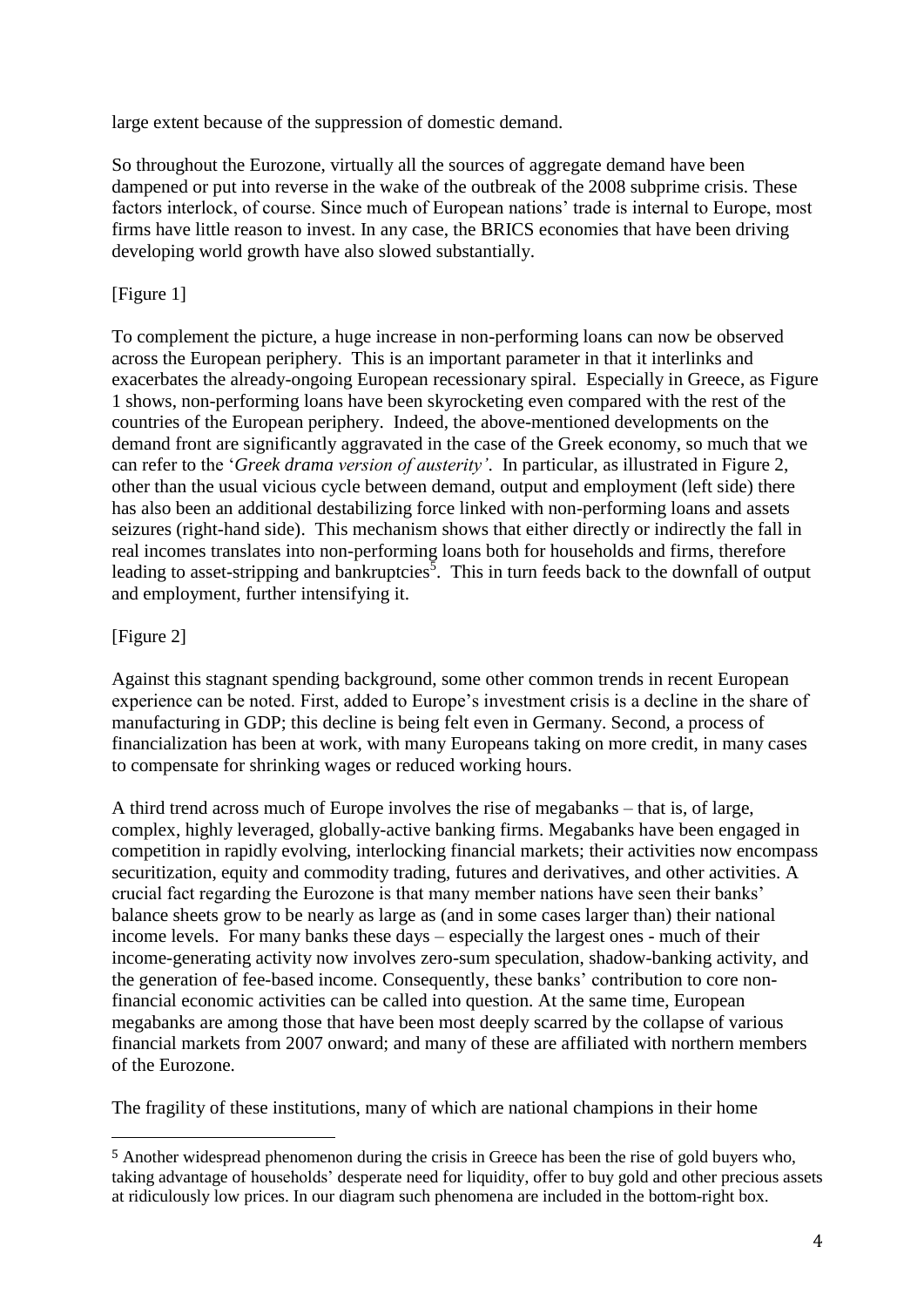economies, has been a pronounced feature of European political economic dynamics since before the Eurozone crisis per se broke out in  $2010$ .<sup>6</sup> Varoufakis and others have pointed out the Eurozone crisis is, at its core, a banking crisis. The fact that a substantial share of that fragility is rooted in the internal public and private borrowing and lending relations across national boundaries inside Europe means that management of the sovereign debt crisis is, for European decision-makers, simultaneously management of the balance-sheet fragility of large European banks. As Jim Millstein wrote recently in the *Financial Times* (14 November 2011), Europe's banks have become "too big to save." The sensitivity of this problem – and the inability of Europe's current institutional framework to manage it – was evident in the recently-concluded negotiations over a common bank resolution mechanism: a negotiation that succeeded only in emphasizing to all European Community members that their banks' insolvencies – which the ECB would not monitor – would remain a national problem, whose costs would be shared by the chartering nation's taxpayers and the institutions' liabilityholders.

Greece's banks are less large relative to GDP than is the case for most other European nations. However, the Greek banking sector was relatively highly concentrated even before the crisis; and as Figure 3 shows, the unfolding of the crisis and the resolution of several banking entities has further consolidated the sector's concentration. As a result there are nowadays four major banks left in the market, all of which are private.

#### [Figure 3]

Mixed with clientelism, a key feature of Greek capitalism (Laskos and Tsakalotos, 2013), and with what SYRIZA has labelled the 'triangle of  $\sin^{7}$  – wherein the real political and economic power is concentrated between the bankers, the members of the corrupt political system, and the mass media owners<sup>8</sup> - the above statistics give a gloomy picture of the post-crisis functioning of Greek banks. More than anything, the rise in the concentration of the banking sector should be expected to further enforce such power structures.

Even more, such a power set-up consolidates and explains to an extent the paradox of the coexistence of liability side pseudo- "Keynesianism" with the persistence of neoliberal norms in banks' asset-side, that is, in the terms and conditions that govern the provision of credit. In particular, as illustrated by Figures 4 and 5, this paradox translates into generous bailouts of banks by public funds, on one hand, and into credit stagnation, on the other. Thus, rather than establishing a public banking entity capable of running in a counter-cyclical manner and of promoting growth (also see discussion below), Greek authorities have been patiently waiting for the humors of bankrupt bankers to shift before credit starts expanding.<sup>9</sup> Moreover, rather than being used to expand credit towards the real economy, most of the improvement recorded

<sup>&</sup>lt;sup>6</sup> Some of the largest European banks experienced substantial losses after taking on collateralized debt obligations sold by Wall Street megabanks in the subprime lending boom. Michael Lewis documented this in his 2011 book, *The Big Short*.

<sup>7</sup> See for instance http://greece.greekreporter.com/2012/12/19/the-triangle-of-sin-that-rules-greece/ <sup>8</sup> Interestingly, the banking scandal of 'Hellenic Postbank' - a scandal that came up in early 2014 and that involves accusations of money laundering and fraud against a number of Greek 'big business' people – can be taken as an all-in-one example of the "triangle of sin" conception; see for instance [http://www.ekathimerini.com/4dcgi/\\_w\\_articles\\_wsite1\\_1\\_11/01/2014\\_535480](http://www.ekathimerini.com/4dcgi/_w_articles_wsite1_1_11/01/2014_535480) and [http://www.ekathimerini.com/4dcgi/\\_w\\_articles\\_wsite1\\_1\\_15/01/2014\\_536027.](http://www.ekathimerini.com/4dcgi/_w_articles_wsite1_1_15/01/2014_536027)

<sup>&</sup>lt;sup>9</sup>See for instance the discussion conducted in Bank of Greece (2013)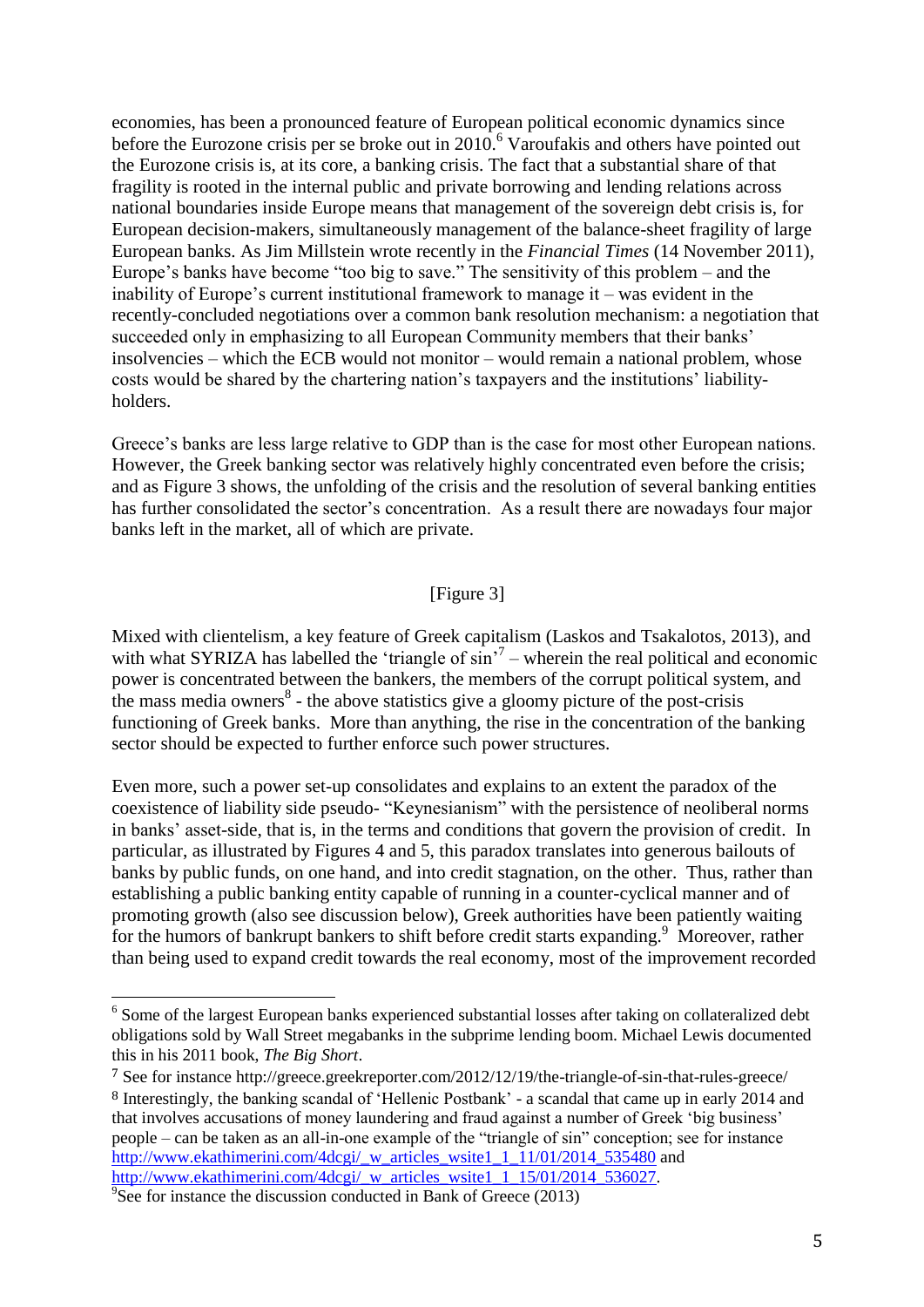in terms of availability of domestic deposits, has been so far directed towards the partial repayment of the funding received from the state (essentially ending up to the international lenders of the Greek state) – as explicitly demanded by the Troika (for discussion and evidence see Bank of Greece, 2013, as well as Figure 4). On top of that, bankers' unwillingness to provide credit has been systematically used to support the most antisocial and misanthropist pieces of legislation, such as, for example, the one in favor of the expansion of housing foreclosures.

[Figure 4]

[Figure 5]

## **2. Constraints and limits under neoliberal global capitalism**

The Eurozone's fiscal and monetary rules, its current economic near-paralysis, and its fragile megabanks, can be adequately understood only in the context of the broader dynamics and structural limits of the system of neoliberal capitalism as it has arisen since the 1970s. In some sense much of what we see in the Eurozone represents reactions to (or preemptive actions taken in anticipation of) developments elsewhere in the global economy.

For our purposes, it is sufficient to summarize some of more relevant global dynamics since the end of dollar-gold convertibility in August 1971. The collapse of the Bretton Woods system posed questions for the United States like those that Great Britain had faced at the beginning of the 1920s: would its currency lose its status as the preferred global reserve and international means of exchange, and how would it sustain its economic prosperity once it was a declining and not a rising or pre-eminent power?

As the 1970s unfolded, oil-price shocks, recessions, rising inflationary pressure, and an increasingly fragile system of financial intermediation certainly provided evidence, if any was needed, that the central place of the United States in global economic affairs was in jeopardy. Japan and other East Asian economies seemed positioned to push the U.S. aside. The first key move toward stabilizing the U.S.'s position was made by President Jimmy Carter in August 1979: the appointment Paul Volcker as Federal Reserve chair. Volcker prioritized inflation: he implemented an aggressive monetary policy that used skyrocketing interest rates and two sharp recessions to undercut rising prices. This policy led directly to the Latin American debt crisis, the near-failure of some of the largest U.S. banks (and the failure of one, Continental Illinois of Chicago), and a period of chaos in the global economy.<sup>10</sup>

The election of Ronald Reagan as U.S. president, in November 1980, on the heels of the May 1979 election of Margaret Thatcher as U.K. prime minister, cemented further radical shifts in

 $10$  Volcker had, indeed, foreseen this chaos, and even incorporated it into his planning process. Six months before his appointment to the Federal Reserve, Volcker had published "The Political Economy of the Dollar" in the Winter 1979 issue of the New York Federal Reserve *Economic Review*. It contains this passage: "It is tempting to look at the market as an impartial arbiter .. But balancing the requirements of a stable international system against the desirability of retaining freedom of action for national policy, a number of countries, including the U.S., opted for the latter. … a controlled disintegration in the world economy is a legitimate objective for the 1980s."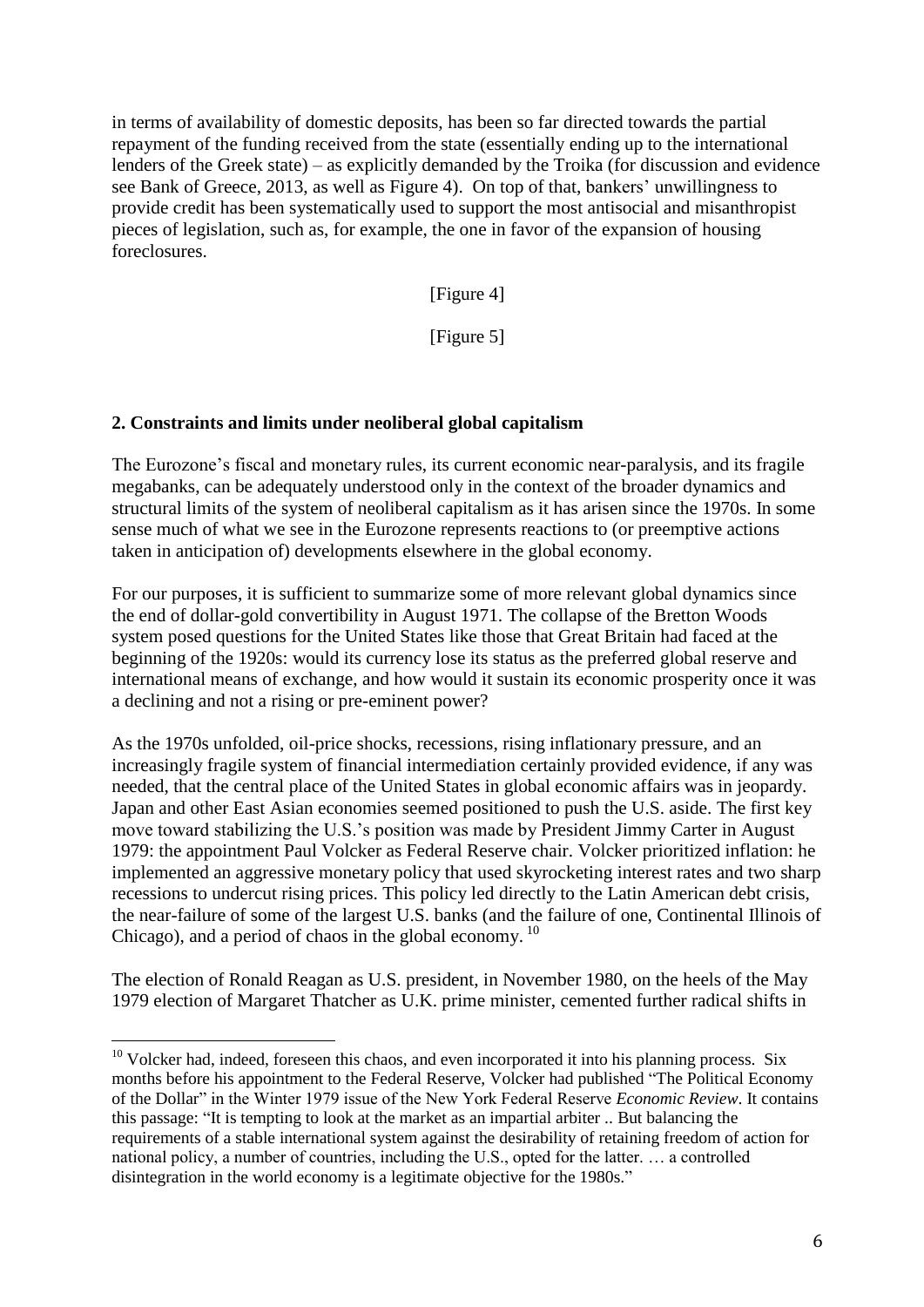employment, financial, and fiscal policy. Labor union contracts were undercut, and production jobs located in lower-wage regions or nations; the tightly-regulated banking system was deregulated and reshaped by bank mergers, securitization, and heightened competition. Welfare cuts and reduced taxes for the wealthy were put into place. Note that many other nations have, from the 1980s onward, had parallel experiences: financial crises, financial liberalizations, attacks on wage standards and social-welfare expenditures, reductions in taxes on the wealthy, and so on.

The results of these policy shifts were dramatic for the U.S. economy and for global economic dynamics more broadly. Regarding the U.S., the dollar retained its place as the key global reserve and transactions security. The combination of U.S. tax cuts and deindustrialization gave the U.S. economy a substantial current-account deficit, which has persisted from 1982 until the present. As a direct consequence, the U.S. has been for these three decades a global liquidity sink. Because of recurrent financial crises in other nations and of the dollar's reservecurrency status, the U.S. became a safe haven for globally mobile capital. The ability of the U.S. to maintain a current-account deficit facilitated the success of nations using export-led development strategies: most notably Japan, and then China.

Financial deregulation fed by continual capital inflows over the same three decades has made Wall Street the hub of many cutting-edge innovations in global finance; the list includes hedge and private-equity funds, collateralized debt instruments, junk bonds, leveraged buy-outs, asset-stripping, and subprime lending. A three-decade-long bank merger wave encouraged by the Federal Reserve, which has largely overlooked anti-trust laws and maintained a pro-market stance, has resulted in a financial complex dominated by six too-big-to-fail megabanks. This is the result of the implementation of a consolidation plan orchestrated by regulators in the name of "safety and soundness" as well as competitiveness considerations.

The United States economy, then, succeeded in remaining at the hub of the global economy, even while its manufacturing base gradually evaporated. No longer a manufacturing powerhouse, it benefits from low-wage manufactures made elsewhere in the world. Its financial markets, fed by persistent capital inflows, have pushed limits of leverage, risk-based lending, and speculation that other nations' banks have struggled to imitate. U.S. presidents, Treasury secretaries, and Federal Reserve chairs from Ronald Reagan onward have viewed the financial sector as the key area of U.S. comparative advantage.<sup>11</sup> seen this is clearly seen as a key component of the nation's Unable any longer to maintain global economic order, key sectors of the U.S. economy have prospered (as Volcker foresaw) by extracting gains from global chaos.<sup>12</sup>

<sup>&</sup>lt;sup>11</sup> This is evident in the United States' unrelenting insistence, in the still-stalled Doha round of World Trade Organization talks, that financial services be fully liberalized in global trade agreements. Gretchen Morgensen pointed out, in a recent *New York Times* article ("Barriers to Change, from Wall Street to Geneva," March 17, 2012), that the removal of virtually all limitations on financial capital and services movements has been agreed by 125 of the 153 nations involved in the WTO negotiations. In some cases, these provisions have been agreed since the 1990s. Morgensen notes that some Wall Street strategies are asserting that this clause, and a similar clause agreed under the 1992 North America Free Trade Agreement, may be used to block implementation of the Volcker Rule and other attempted limits on the free mobility of financial capital.

 $12$  Of course, everything has a limit. But if in 2007-2008 the U.S. economy reached the limit of possibility from using readily-available credit for households to substitute for falling wages and to maintain housing prices, it doesn't logically follow that this strategy is off the table. As the experience of Greece in the Eurozone crisis itself also demonstrates, the costs of (and gains from) crises are not borne by "the nation" as a whole, but instead vary widely among any nation's different class fragments.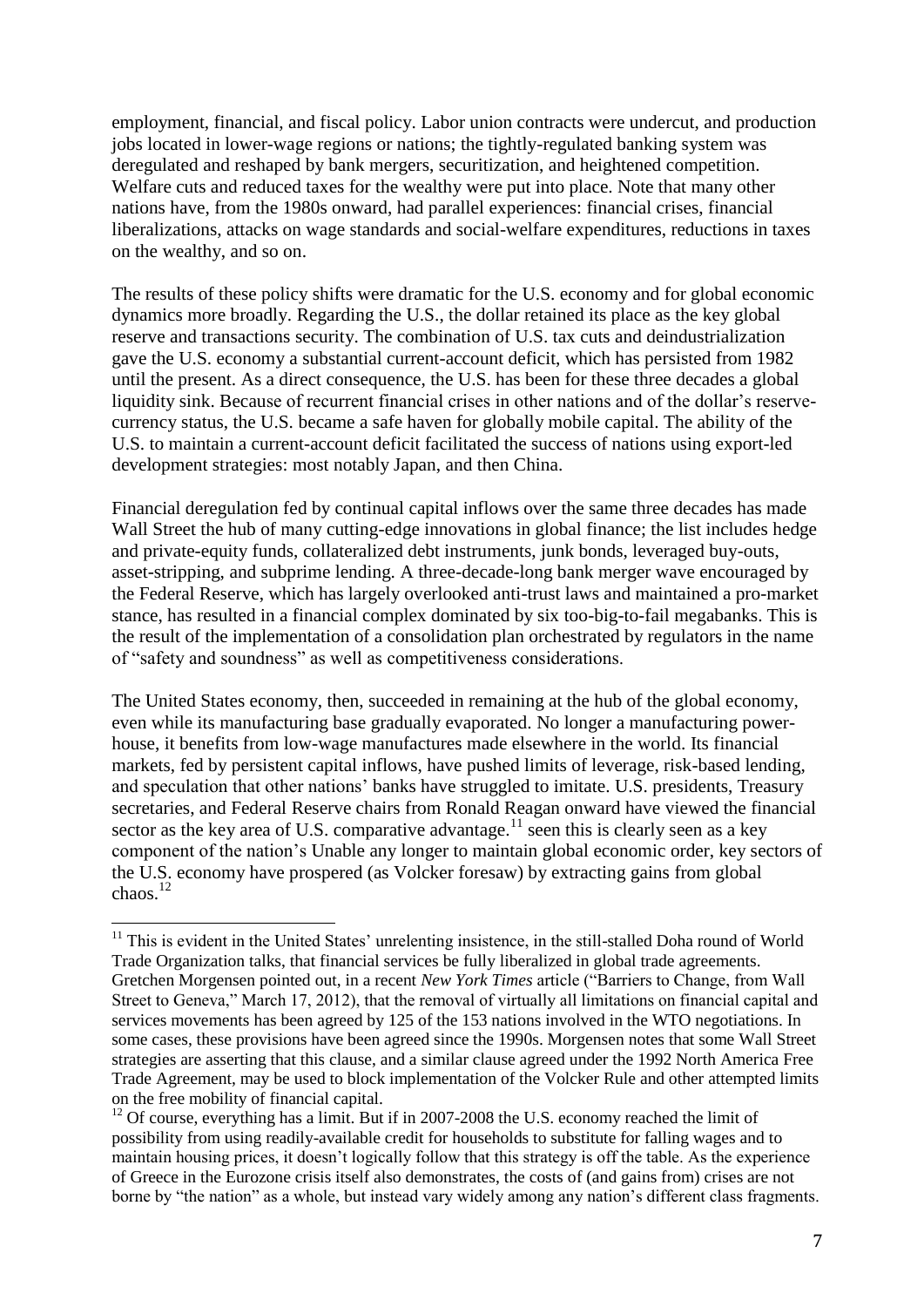The rationale for the Eurozone, of course, can be explained by European nations' difficulties in maintaining stable exchange rates, inflation levels, and GDP growth rates in the post-Bretton Woods period. Added to this is the geo-political necessity of stabilizing the France-Germany-Italy-Low Countries nexus. This said, the *design* of the Eurozone clearly can be viewed as a response to the economic options available to Europe, given the context of a neoliberal capitalism dominated by a post-hegemonic United States increasingly using Asia as the hub of a global factory system.<sup>13</sup>

One way in which the Eurozone design is reactive involves its cross-border openness policies. At the heart of the European Community's economic design is the notion of a "single market" which permits the intra-Community free flow of capital, goods, and labor. Given that several member nations of the European Community (the United Kingdom, Germany, and the Netherlands, to pick just three) are hosts to financial centers that have aspirations toward global financial-market leadership, Europe does not control the flow of capital across its borders (it is, of course, a different story for goods and immigrants or migrant workers). So the entirety of the Eurozone participates in the deregulated, free capital flows of the neoliberal order: an order in which global capital judges nations; nations do not govern global capital (megabanks). The desire to compete with Wall Street and with offshore financial centers (and even to maintain intra-European offshore financial centers) is evident in this policy design.

Another reactive characteristic of Eurozone design is evident in Europe's competitiveness policy. Guided by analyses developed at the European Central Bank and the Bundesbank, export-led growth is accepted as the core principle of European economic planning. Not only should all nations avoid current-account deficits within the Eurozone; they should grow by increasing productivity and global competitiveness. If they now lack it, they should acquire it  $$ either by enhancing educational quality or by undergoing internal devaluations (blanket wage and salary cuts). Many economic commentators – the influential Martin Wolf and Wolfgang Munchau of the *Financial Times* among them – have pointed out that this policy stance is selfundermining, in that every nation cannot have a current-account surplus in a global economy. Any fallacy of composition in global cross-border flows, however, disappears if we accept the maintained hypothesis that the United States will sustain a current-account deficit of 3-6% of its GDP. Then every other nation in the world can, in principle, trade its way to growth with the U.S. as a counterparty.<sup>14</sup>

A third reactive component of European economic strategy consists of its member-nations' efforts to follow the United States (and United Kingdom) in deregulating their financial markets and creating global financial champions, especially in the past 20 years. Spain, Italy, Portugal, and other nations engineered defensive mergers so their largest banks could stand up to intensified financial competition after the Euro was launched.<sup>15</sup> Of course, this imitation effect also encompasses the huge public subsidies provided by the United States in the years from 2008 onward to its troubled financial system, especially its too-big-to-fail megabanks.

<sup>&</sup>lt;u>.</u>  $13$  These ideas about the design of the Eurozone are set out more fully in Dymski (2011).

<sup>&</sup>lt;sup>14</sup> This "happy" conclusion ignores the fact that pushing the US current-account deficit so far into deficit implies an equally large increase in its global liquidity-sink role., It is difficult to regard the contradiction between having to absorb financial assets generated in a country so far from balance in its production of goods and services as sustainable, especially given the delicate sensibilities of those responsible for trading strategies in global financial hubs.

 $15$  See Dymski (2012).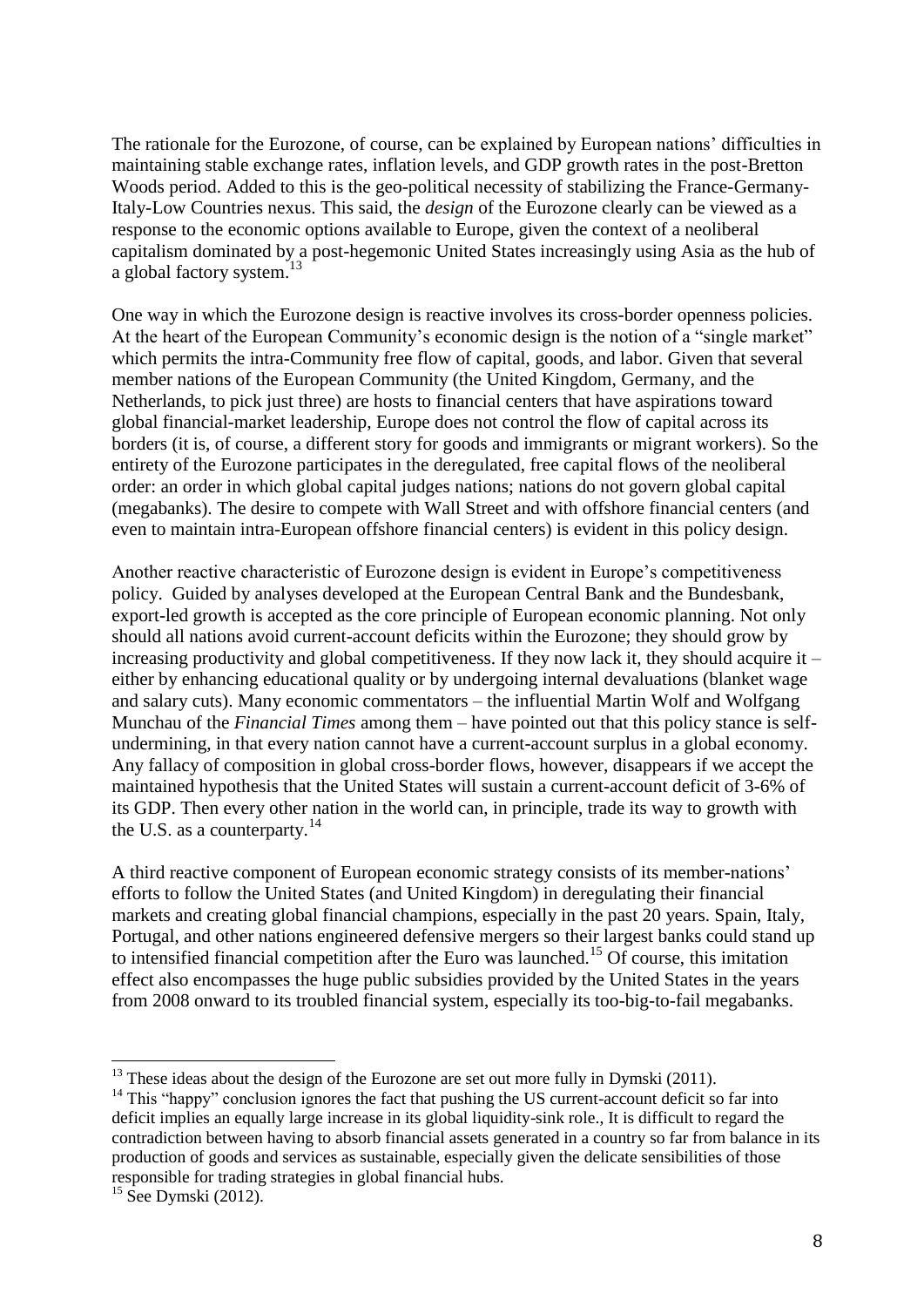More controversially, one final reactive element in Eurozone design can be mentioned: its architects' adherence reliance on the sort of narrow, equilibrium-based approach that characterizes the economic mainstream in the United States. Certainly, many European economists who espouse widening the scope for market forces and minimizing the footprint of government activities are home-grown; but many of these economists have links to U.S. or U.K. institutions dominated by mainstream thinking. And many other European economists, relying in most cases on great European thinkers, take a very different view. Insofar as academic departments of economics in many European nations are systematically closing their doors to economists who espouse pluralist views, this can be accurately described as an Americanization process.<sup>16</sup>

## **3. Challenging the global neoliberal order and Eurozone austerity**

Several months ago, Christos Laskos and Euclid Tsakolotos published a book (*Crucible of Resistance: Greece, the Eurozone, and the World Economy*, London: Pluto Press, 2013) which makes several fundamental points about Greece and about the Eurozone and global economic crises. Greece, they emphasize, cannot accurately be described as a hold-out to neoliberal policy reforms; to the contrary, they show that episodes of privatization, market liberalization, and deregulation have occurred regularly for many years.

Regarding the Eurozone crisis, they emphasize as we have here that it emanates from the locus of Europe within a global economic crisis that is experiencing a profound reproduction crisis. They reject the notion that the simple application of Keynesian demand-management tools will bring resolution. At root, they argue, the contradictions that have been exposed are related to the unstable and contradictory character of the capitalist economy. We cannot look back to the Bretton Woods era as a period in which the combination of fixed exchange rates and social welfare states sufficed to guarantee prosperity. To the contrary; the Bretton Woods system, on which so many now look back fondly, was itself riddled with contradiction.<sup>17</sup> At root, then, the Eurozone is a flawed economic governance structure that commits (and even pre-commits) European nations to austerity.

This point must not be surrendered in the name of political pragmatism or economic expediency. The analysis on which it rests is sound, and operates with an undeniable logical force. If Syriza could be given the controls of the entire policy apparatus of the Eurozone, it could not put in place forces that would overcome this root contradiction. This does not mean that there is no policy space in which to operate, or that all proposals short of an all-out assault on the institutions of global capitalism are useless. Laskos and Tsakalotos' book does us the service of reminding us that no solution for the fundamental problems of capitalism is now in sight. This has to become a point of analytical reflection.

<sup>&</sup>lt;u>.</u>  $16$  Mirowski (2013) points out that a large number of thought leaders in economics who take positions supporting Neoliberal policies have accepted significant financial support from foundations and corporations espousing such policies as a matter of self-interest.

 $17 \text{ Under the Bretron Woods system, widespread prospectity depended on key nation-states' capacity to }$ maintain adequate levels of welfare and safety-net expenditures. These nations might, at any point in time, have positive or negative current-account positions. If any nation in that system experienced severe payments problems, the remedy available – certainly per the International Monetary Fund, when it stepped in – was to constrain aggregate demand. This would, however, have the effect of weakening the cross-border current-account balances of all other nations (directly or indirectly). So the system had a downward ratchet for nations in trouble, but nothing available to force nations with excessive currentaccount surpluses to increase their expenditure levels (to create an upward ratchet effect).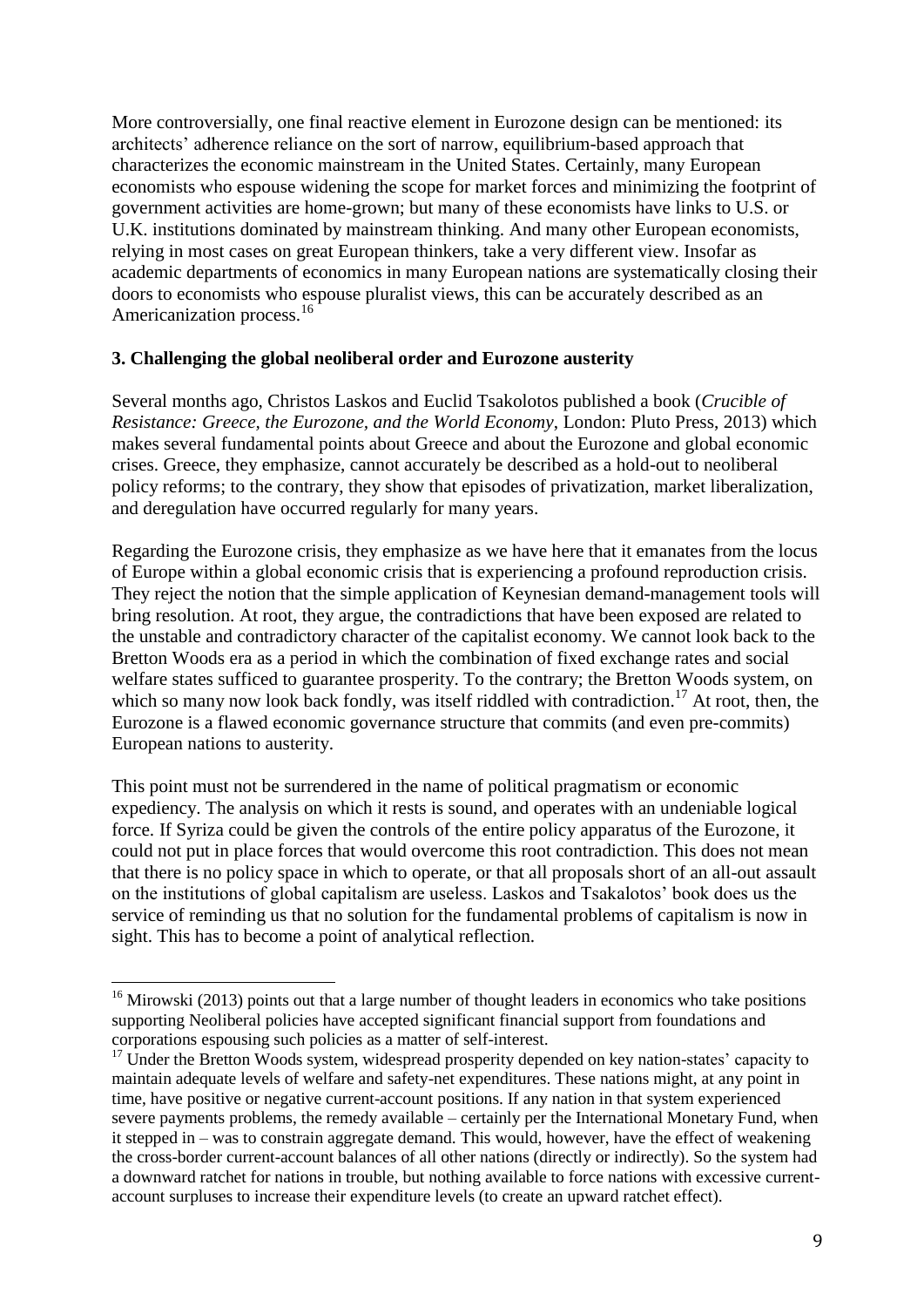This brings us to one other point in the Laskos-Tsakalotos text: their emphasis on the fact that SYRIZA has grown so energetically and so rapidly as a political force to a large extent because of its emphasis on renewing – and in a sense reinventing – the concept of democratic participation in the economic and political decisions that affect the welfare of all people. The notion of a "town square" meeting that provides space for people to debate issues productively, but without surrendering to the fantasy that a bottom-up movement needs no "up" (as did the "Occupy" movement). This notion of democratic voice, reinvented, is critical at all levels of SYRIZA's engagement with issues – the purely local and regional, the national issues, and the European ones. To say that the latter are "out of bounds" and that democratic voice necessarily only matters for issues that can be resolved within (our) national borders is to assert – in the case of a Eurozone member nation – that democracy has no place in governing the real life conditions of people.

To sustain a systematic critique of global neoliberal capitalism as a component of SYRIZA's platform, then, while insisting that the key issues affecting people's economic welfare be subject to democratic debate and participation, is to insist that the institutional structures controlling neoliberal capitalism be opened to democratic debate and participation. To the extent feasible, of course. Two corollary points immediately follow from this argument: first, the Eurozone's governance institutions (including the European Central Bank) be democratically accountable; second, financial megabanks must be downsized, financial contracts must be simplified and made more transparent, and speculation must be limited.

It is clear that the current nexus of Eurozone control, in which democratically unaccountable banks and financial funds chartered in some nations are able to exert indirect pressures, policed by hair-trigger reactions in anxious global money markets, for cuts in living standards in other nations, all in the name of sustaining a common political-economic destiny, cannot long stand. To restrict democratic participation to elections for members of a European Parliament that lacks effective control over the Eurozone's governing institutions will only devalue the value of the European franchise for Europe's citizens. The "European project" will be transformed into a medicine too bitter to swallow. This is not the place to launch a comprehensive discussion of how to achieve more democratic Eurozone governance institutions. It might simply be noted that the democratic turn that has permitted SYRIZA to gain support within Greece will have to be replicated at the level of Europe itself. Alliances must be sought with political actors outside Greece who concur in the view that European institutions must be democratically accountable to all Europeans.

## **4. Transforming available resources**

This brings us to the second strategic step: to expand the available resources and widen the base on which a sustainable economy can be built. Here a crucial step is to embrace a developmentalist approach, as against a competitiveness approach. The latter builds on the idea that a nation will renew its employment creation and renewed economic growth when its labor resources and its investment opportunities offer good "value for money" relative to other nations. Making labor globally competitive means either improving the skill (and thus education) of the workforce or inducing that workforce to work for a lower wage. Improving investment prospects, and thus inducing capital to expand its productive assets in the country, means reducing tax and regulatory burdens, providing location subsidies, and so on. The industrial project is to create an environment that is amenable to a high rate of return will attract globally mobile capital.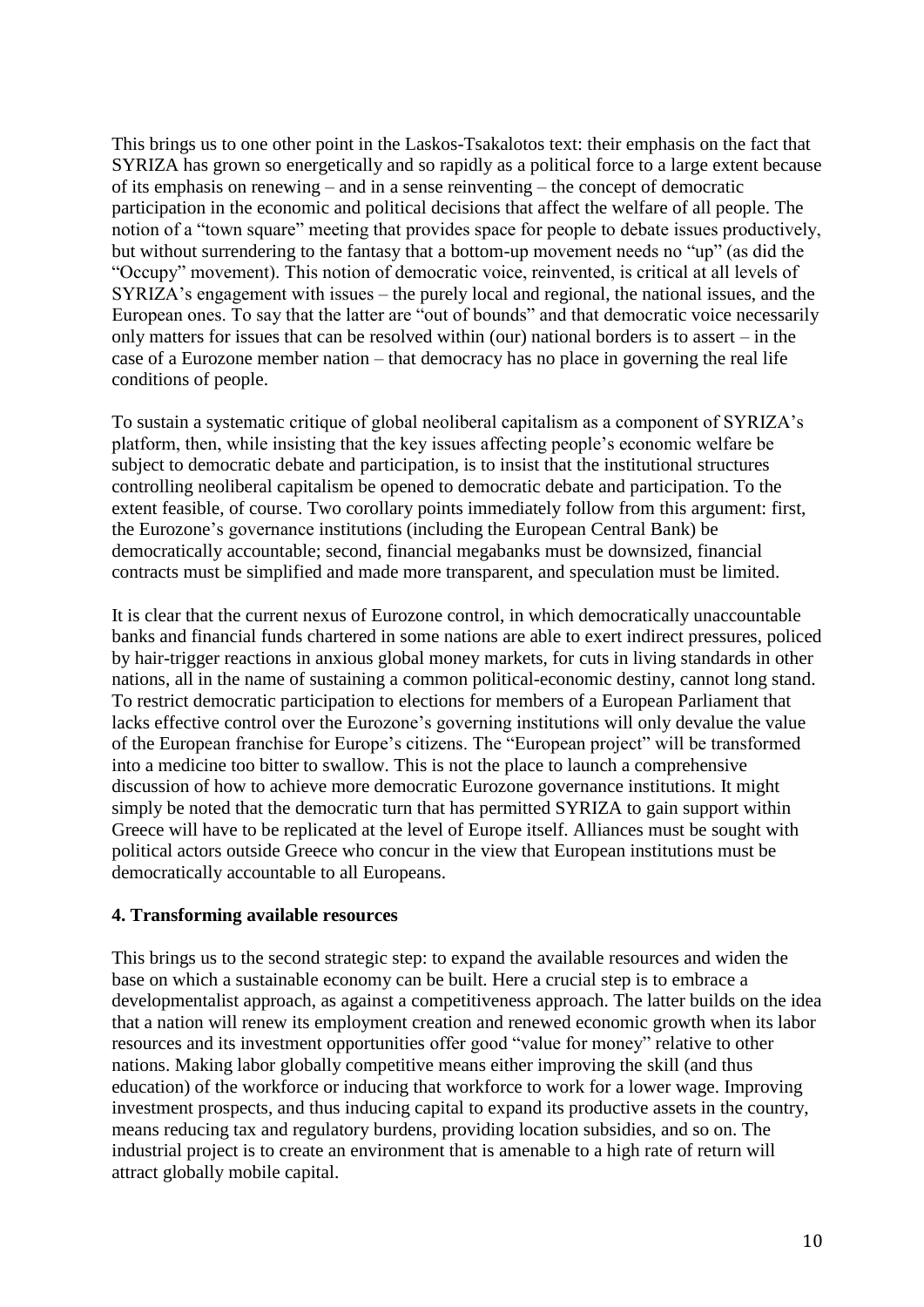The developmentalist perspective, by contrast, focuses not on the creation of a competitive environment but on the creation of industry. Building on the ideas of Schumpeter, Polanyi, Gerschenkron, Chang, and Mazzucato, the overarching insight is that productive national industry has to be built – or rebuilt – as an intentional project. Schumpeter's *Capitalism, Socialism, and Democracy* (1942) shows that perfect competition has virtually never existed in historical experience; instead, monopolistic or oligopolistic practices are not only common, but provide means for reducing uncertainty. Polanyi, in turn, argues that "laissez-faire was planned; planning was not" (*The Great Transformation,* 1944: 147). Chang (2002) shows that the developmental trajectory of the nations that currently dominate the global economy was facilitated by policies that blocked market forces – infant industry protections, subsidized credit, and so on. Gerschenkron emphasizes that finance plays a crucial role in coordinating industrial development for nations that are 'catching up'.<sup>18</sup> Mariana Mazzucato's recent book, *The Entrepreneurial State* (2012), highlights the role of organized public investment (as opposed to the individual entrepreneur working alone in a garage) in creating breakthrough innovations.

The competitiveness approach is problematic for the less economically advanced nations of Europe, such as Greece. Skilled and well-educated workers are free to move from lower-wage job opportunities, if those can be found, in their home countries to better-paid jobs in other Eurozone nations. Further, for nations that have experienced job loss, wage cuts, and stagnation, any policy inducements aimed at attracting capital are likely to be more than offset by capital's uncertainty and fear of instability.<sup>19</sup>

So, given the need to prioritize industrial policy (what we can make and sell) rather than competitiveness policy (what will attract investment by mobile capital), how to implement it? While there is no ready-made map, there are several keys to follow. One is to identify sources of potential strength. These can be found in traditional knowledge (people who work the land), in surviving knowledge (small firms and workers with special skills), in historical legacy industries (shipbuilding and goods movement), in locational and positional advantages, and in expatriates' skills and capacities. A second key is to target some possible growth champions for product and market development, paying attention to the possibility of up- and downmarket linkages that can become self-reinforcing value chains. A third key is to insure that "infant industry" supports are in place: the creation of market space, the use of cross-subsidies, the availability of 'patient' finance, and so on. It is clear, as (2002) and Mazzucato have so forcefully argued, that government has to play a central role in facilitating, supporting, and even orchestrating such policy initiatives.

## **Learning from Brazil: Can Brazil's development bank be "transplanted" to Europe?**

<sup>18</sup> *Economic Backwardness in Historical Perspective* (1962). Schumpeter's 1911 masterpiece (published in English translation in 1934 as *The Theory of Economic Development*) also emphasizes the key role of finance in development.

<sup>&</sup>lt;sup>19</sup> The case of South Korea in the wake of its 1997-98 crisis is instructive. Guided by the IMF, Korea relaxed restrictions on foreign-capital entry, hoping that overseas capital would enter and renew economic growth. One target area was banking; it was thought that the entry of globally competitive banks would improve domestic banking outcomes. The strategy failed. Foreign investors steered clear of Korea because of their fears of worker militancy and of uncertainty; and the only financial investors that entered were private-equity funds looking to take advantage of bargain-rate prices for Korean banking assets. Korea has recovered because of a new wave of industrial innovation organized (as before its crisis) by chaebol companies such as LG and Samsung. Korea's global leadership in liquidcrystal display screen innovations has been especially important in this industrial renaissance.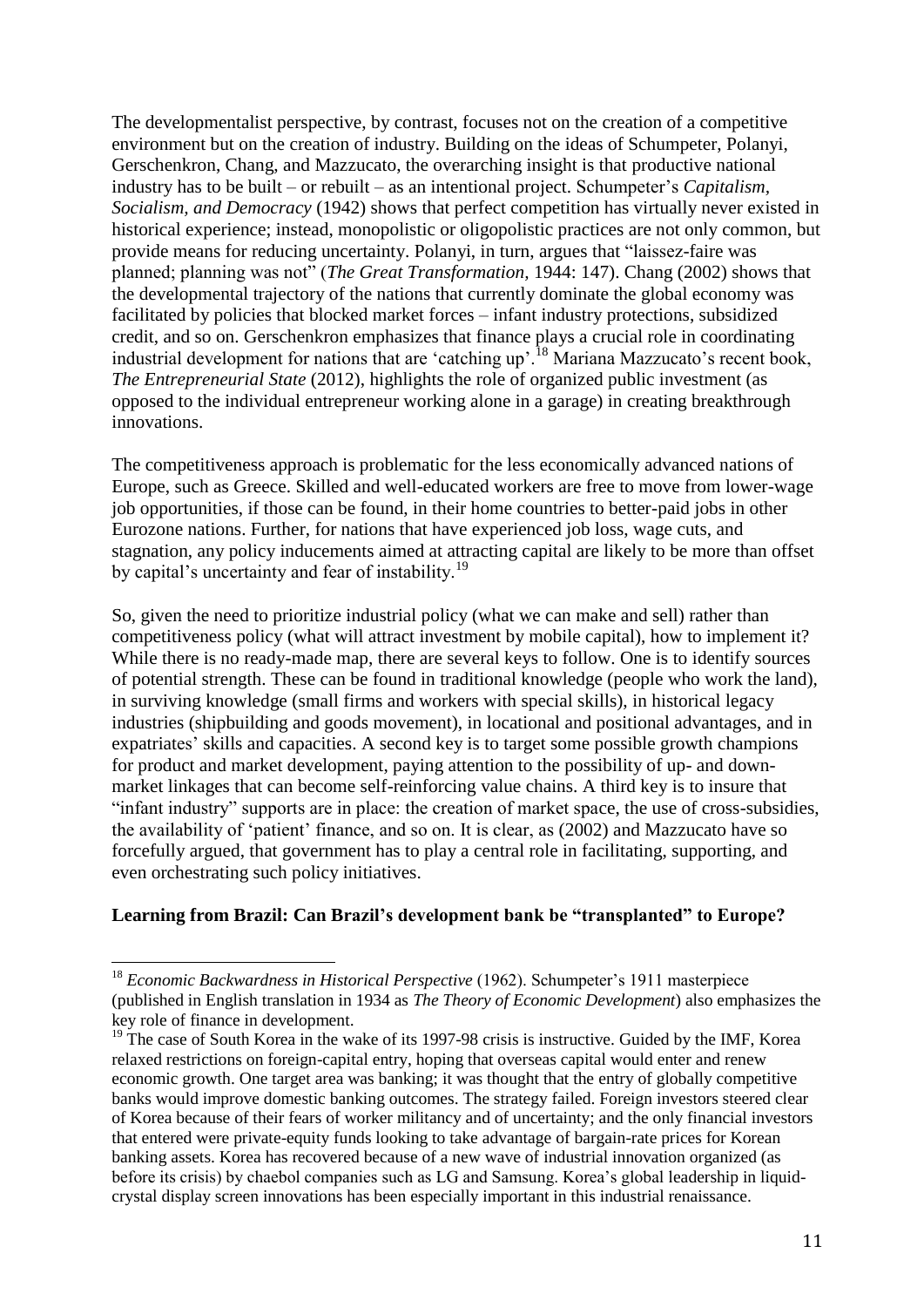We now tighten our focus to just one of these keys in industrial-policy development: the need for productive finance. In the remainder of this section, we discuss the possibility of using a development bank as an industrial-policy tool. Section 5 briefly considers financing productive mechanisms that could be implemented with fewer resources, and also means that can be used to limit economic losses from speculative financial practices.

There are two outstanding examples of domestically-focused national development banks in the world: the German firm KfW, formerly the Kreditanstalt für Wiederaufbau (Reconstruction Credit Institute), founded in 1948 as part of the Marshall Plan; and the Banco Nacional de Desenvolvimento Econômico e Social (Brazilian National Bank for Economic and Social Development, or BNDES). Here we summarize some characteristics of BNDES, an institution whose activities are universally acknowledged as a key factor in Brazil's economic growth.<sup>20</sup>

Founded in 1952, BNDES provided the finance needed to create Petrobras and other state enterprises as infant industries. Initially BNDES' mission equated development with industrial development; but with the 1990s – in the post-dictatorship period – the bank's mission broadened to include more attention to small-business development and to social development.

Technically, BNDES is a fund, not a bank, in that it does not create deposits that circulate as money. It does, however, borrow in the market, and it meets Basil standards. It also operates as a "universal bank," in that it takes equity positions in Brazilian firms, especially start-up firms with high growth potential. In this activity, BNDES coordinates with FINEP, the public venture capital fund. BNDES has consistently generated a surplus that, when calculated as a return on equity or on assets, exceeds that of private banks in Brazil. $^{21}$ 

What are some of the keys to BNDES' success? – the hows and whys of its operations? One key is the diverse range of its credit provision. BNDES, like KfW, provides credit for activities ranging from trade credit to microfinance to equity provision, working capital loans, and so on. A second key is its scale of operations. BNDES provides 10% of all credit in Brazil, and 25% of all business credit. A third key is its nurturing of human capital. BNDES sponsors extensive training and educational programs for its professional staff; further, a significant number of professional staff at mid- and senior-career stages rotate among Brazil's major public economic assets (the Bank of Brazil, the public savings bank (Caixa Federal), FINEP, Petrobras, and government agencies themselves, to cite just the main examples). A fourth key is political accountability. BNDES receives fiscal transfers from the Brazilian federal government, and its leadership and management team are held to account in achieving success with their financing initiatives. A fifth key, related to the fourth, is that BNDES' credit commitments target emerging industries in which Brazil's global market share promises to be significant: cane, ethanol, pre-sal oil. It does not always 'guess right,' and sometimes absorbs significant losses.<sup>22</sup>

 $20$  For a comprehensive recent discussion of BNDES activities, see Hermann (2010). Hermann shows that BNDES did not knuckle under to the market-led premises of the neoliberal age; to the contrary, it maintained its contrarian position.

 $21$  Since BNDES is a not-for-profit institution, its earnings are channeled back into public coffers. This record of success has not shielded BNDES from criticism; to the contrary, some private banks in Brazil have recently organized a campaign arguing that BNDES' large-scale activities have squeezed out private lenders and distorted the market.

 $22$  One recent example of bad lending decisions involves the credit provided to companies owned by Eike Batista. This said, a recent study has documented that BNDES does not make loans to non-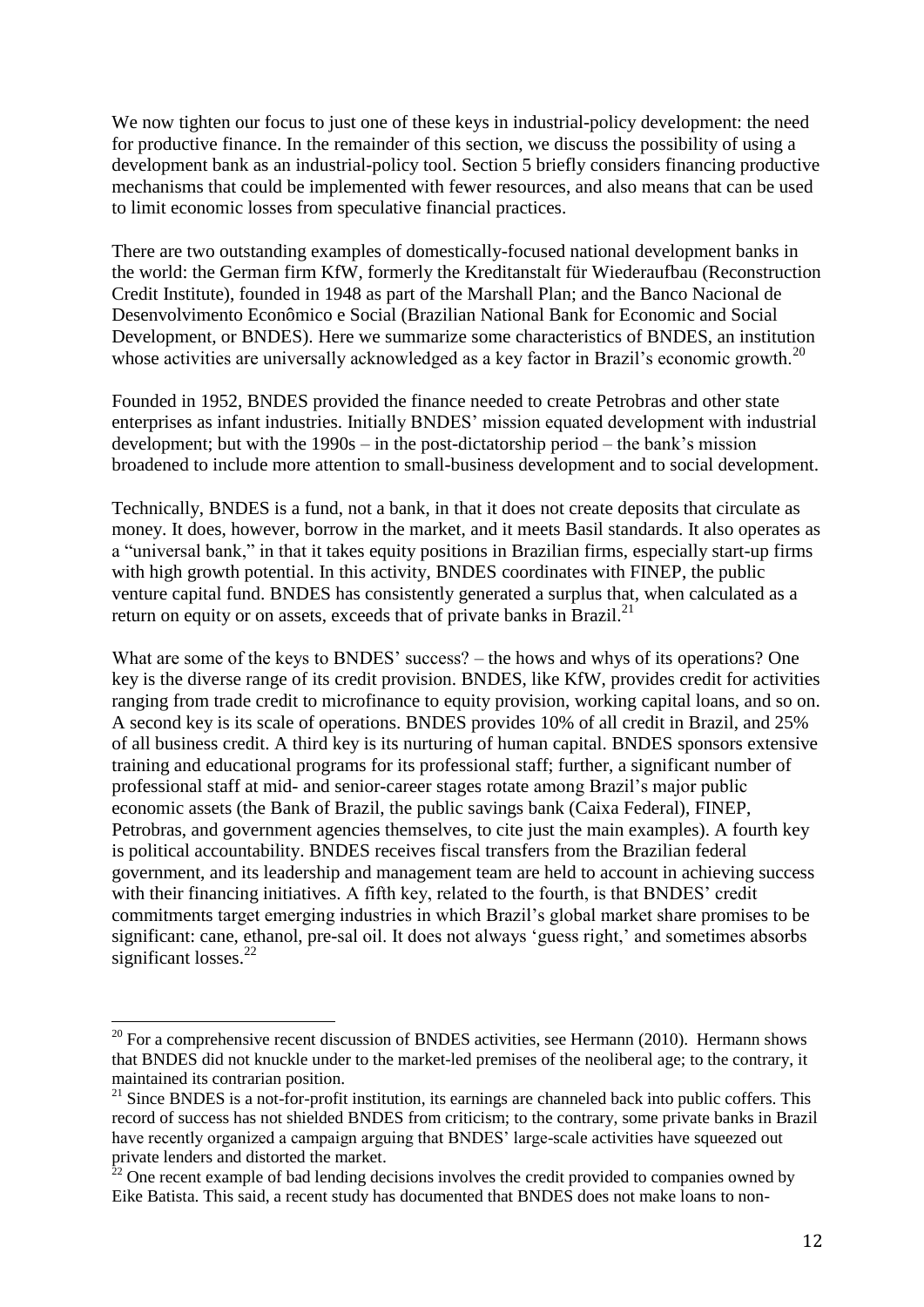This analysis is not presented to suggest that Brazil's development bank has unlocked a magical formula for reducing poverty, maintaining industrial vibrancy, and sustaining economic growth. This is far from the case.<sup>23</sup> It is worth asking whether any part of the BNDES approach useful in planning Greece's economic future. We might start with the fact that the European Community too has an investment bank, the European Investment Bank (EIB).

Many operational differences separate EIB from BNDES and prevent its playing a parallel role in enhancing European growth. For one thing, BNDES targets loans in areas of key industrial growth for Brazil, whereas the EIB distributes its loans among a wide portfolio of industrial and other activities. Both institutions have, as one part of their mandate, the obligation to provide funding for lower-income areas within the markets they serve. BNDES often does this in partnership with local public initiatives, such as the Banco de Nordeste in the underdeveloped northeastern region of Brazil. By contrast, the EIB can channel funds systematically to lower-income areas within the European Union only if the national governments with jurisdiction over those areas can provide matching funding for loans made. A further contrast involves accountability. As noted, BNDES' leadership is appointed by and accountable to the President of Brazil. The EIB is managed by a committee that represents all EU member nations. And whereas BNDES has recently been given more operational autonomy, the EIB has come under stricter control.

These points of difference – codified in European law – suggest that the EIB has no capacity to play a development-engine role for Greece, as BNDES does for Brazil. If the will for a politically integrated fiscal union existed, the EIB could be rechartered, linked to the EU budget process, and redesigned along the lines of Brazil's BNDES. Short of such an unlikely scenario, it is conceivable that the EIB could create (fund or co-fund) some autonomous national development funds; this could facilitate the rekindling of focused industrial activity in member-nations. If this is not possible, it may still be feasible to amend the charter (or operations) of the EIB to permit member nations – especially those in crisis – to use it to support more focused, coordinated industrial renewal initiatives.

# **5. Working within constraints**

<u>.</u>

We now turn to a series of ideas that involve "working within constraints" in the sense of not requiring the consent of the European Union's governing bodies and coalition-formation with other southern European nations.<sup>24</sup> Again, our attention here is relatively narrow. We focus first on the possibilities for creating a productive financing structure, and then discuss ideas for uncoupling growth from debt.

performing firms it has previously supported ('throw bad money after good'); nor does it make loan decisions that respond to political insider connections. See Lazzarini *et al*. (2012). <sup>23</sup> Brazil's success in creating its "new" middle class is due only indirectly to BNDES, and more directly to income support and minimum-wage programs. Much of the Brazilian "miracle" has been based on rapidly growing commodities trade over the past several years, especially with China; and this has been associated with a declining share of manufactured goods in Brazil's exports. There has, further, been some hollowing out of Brazilian industry in recent years, due in part to the high level of the Brazilian currency unit (the real), which is linked to Brazil's high interest rates and the carry trade. <sup>24</sup> This is not to say that the ideas set forth in this section are guaranteed to be permissible within the framework of European law. That requires a proper legal opinion. At the same time, the limits set by European law and policy procedures as they exist today cannot be taken as defining the limits of policy reform for Greece or any other member nation.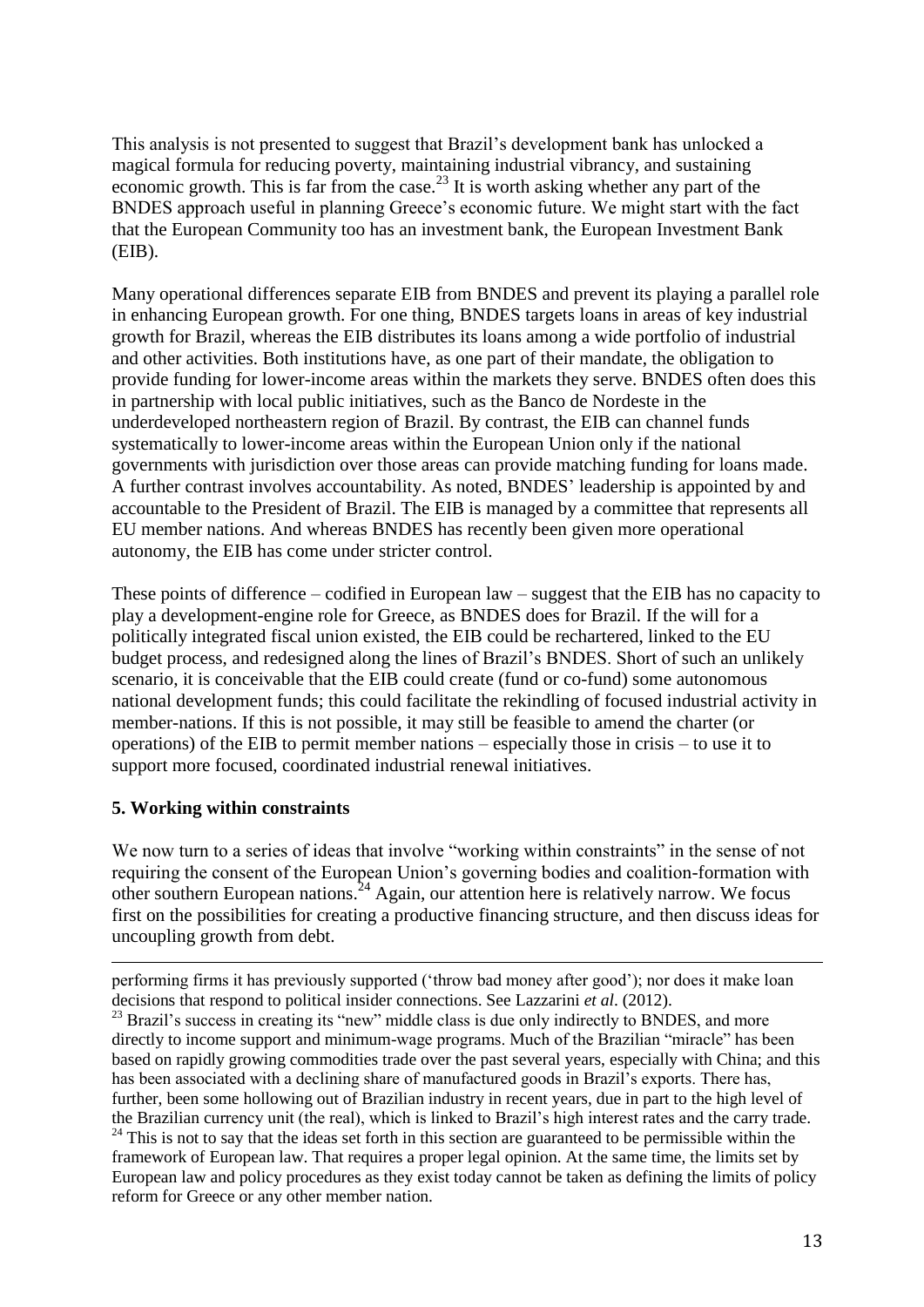A national government should establish a central public-banking entity as a means to stimulate access to credit. In view of the huge amounts already given to the banking sector, such a proposal would not require any additional funding, but rather some political determination. In addition such a bank could contribute to growth by providing oversight, expertise, and secondary markets for locally-based banks making loans to local businesses in local areas. This entity could be funded via a tax on wealth. Local banks are now being set up by municipal governments/areas within Great Britain; and both Spain and Germany have strong traditions of local banking institutions, which offer some dramatic examples of both successes and failures in the past several years.

Given the high levels of migrant and immigrant movements across Greece's borders, it is worth exploring the possibility of linking the population of locally-based banks more closely to immigrant and diaspora communities: creative and productive links can be established between migrant workers, domestic workers abroad, and companies with local and global business networks. Another possibility is to facilitate the creation of an angel-investor network for creating business ventures in next-step areas of technological development.

To be maximally effective, the financing entities created – whether productive financing entities or venture-capital concerns – should be focused. Where possible, they should identify, link, and support value-chain-linked firm clusters; and their capacity should be sufficient to shift targeted economies from initial states of rest or inertia toward higher levels of activity and employment. This suggests the need for institutionalizing a national economic planning capacity.<sup>25</sup> This planning capacity should, in turn, be linked to the reinvention of democracy – especially as it concerns economic activities – that represents such a central component of SYRIZA's rise within Greece and more broadly within Europe.<sup>26</sup>

Three other initiatives for establishing a more productive economic and financial system should be mentioned. The first of these would be to impose an adequate level of capital flow regulation, so as to protect the Greek economy from inflows of speculative finance. As shown empirically (Agosin and Huaita, 2011), capital inflows other than FDI can be very destabilizing when they are large compared with the domestic financial system. Thus, speculative flows are not only detached from any productive investment due to their short-term horizon; they may also be an important explanatory variable behind financial crisis episodes and capital flow reversals.

A second initiative would be the active encouragement of workers' self- management schemes. There have already been several cases in Greece in which workers have attempted to take over businesses that have gone bankrupt. $27$  Although such attempts are often incentivised by the fear of unemployment, they open the door to an entirely different approach to corporate management, wherein decisions are taken democratically by workers' assemblies, and wherein

 $25$  In the case of Brazil, there is a planning ministry within the elected government, as there is in Greece. However, BNDES has its own independent planning capacity. And, of course, some degree of economic coordination follows naturally from the circulation of mid- and senior-level professional staff among Brazil's public economic institutions (mentioned above).

<sup>&</sup>lt;sup>26</sup> In this respect, it can be useful to study the debates about the mixed-economy model in Poland and other Eastern European nations in the years leading up to these nations' helter-skelter 1990s' leaps into capitalism. See, in particular Kowalik (1986; 2012).

<sup>&</sup>lt;sup>27</sup> See for instance the case of Vio.Me., a metal & chemical industry located in Thessaloniki; for more info click http://www.viome.org/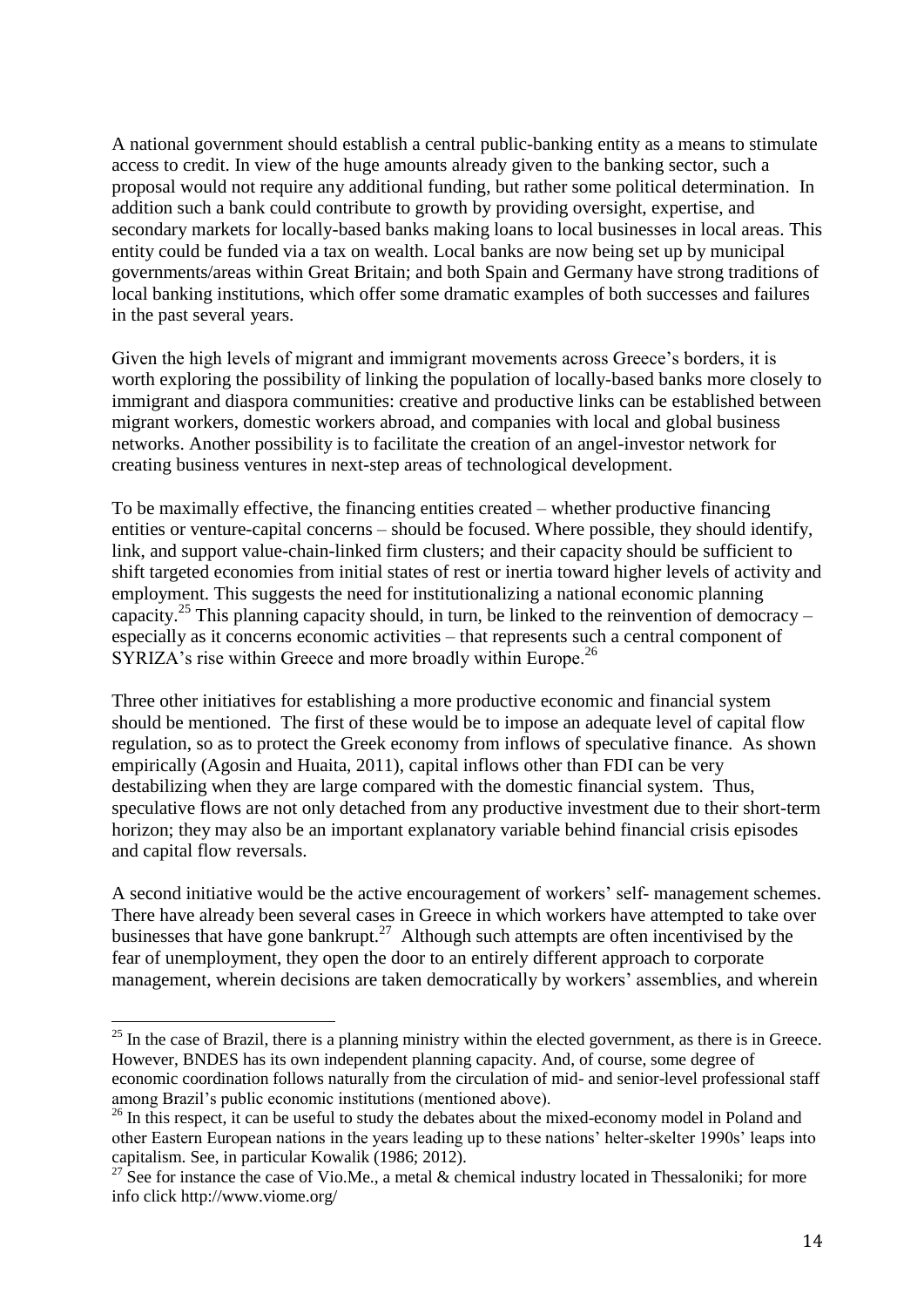profit is partially replaced by the needs of surrounding communities as the motive force behind production. So far such initiatives have been mainly supported by solidarity campaigns run by local communities, leftist parties and activists. However, by being in government, SYRIZA would be in a position to offer access to credit, resources, knowledge and networking opportunities for those establishing such schemes. In addition, a SYRIZA government would be able to set up the legal framework permitting such schemes to be recognized as equal participants in the market.

The third initiative is to encourage the further establishment and use of local exchange trading systems (LETS) in Greek cities and villages (for an overview of existing schemes in Greece, see Sotiropoulou, 2010). The use of a token system that permits members of cash-short communities to exchange goods and services can bolster local solidarity, and can help develop links with LETS networks elsewhere in Europe. Moreover, such networks can support and be supported by the above mentioned workers' self- management schemes, further consolidating both schemes' usefulness and vitality. Most importantly, it should be noted that both workers' self-management schemes and LETS networks should be understood and evaluated not only in terms of economic efficiency, but also as a grounded step towards an alternative way of organizing social and economic life. They can be seen as what Sotiropoulou (2010) labels as *'cracks'* on capitalism.

## **Uncoupling growth from debt**

Finally, steps have to be taken to insure that the vicious circle between austerity and debt breaks down so that sovereign, business, and household debt do not crush any possibility for growth. At the level of the Greek nation, a further "haircut" on national debt should be negotiated, optimally in partnership with other southern European member nations. The creation of an ECB-coordinated "bad bank" would enhance the prospects for sustained economic recovery throughout Europe.

At the level of small and medium size firms, regulations that protect them from bankruptcy should be put into force. For instance, similar with SYRIZA's proposal on national debt, the repayment of business loans made to firms can be linked to these firms' levels of profitability, therefore enabling them to postpone debt repayments with no extra charge as long as they remain below a certain threshold. Furthermore, at the level of households, other than the reestablishment of the minimum wage and a satisfactory level of welfare provision, limits should be permanently set on the rights of creditors when those rights contravene the welfare and security of vulnerable debtors. Principles of social justice and public health both can be evoked to establish reasonable and politically-defensible limits. For example, home seizures or foreclosures should be prohibited when they leave families or individuals homeless; and unpayable home loans should be renegotiated in such a way that the affordable portion stays with the original lender, while the 'unpayable' parts are channelled to a 'bad bank.' Affordable housing can be built or renewed via the imposition of taxes on the purchase of expensive property and on property purchases by foreign buyers.

Furthermore, maximum limits should be imposed on interest rates charged on loans made to domestic businesses (focusing especially on small and medium size firms), consumers, and housing. Those limits should apply not only to future debt contracts, but also to existing ones. In the case of the latter, an interest rate reduction would bring down the outstanding amounts of total debt directly by reducing future installments, while it would also apply backwards so as for banks to deduct a part of the interest they have already received from the total amount of outstanding debt. By embracing the past, the present and the future, such a proposal should be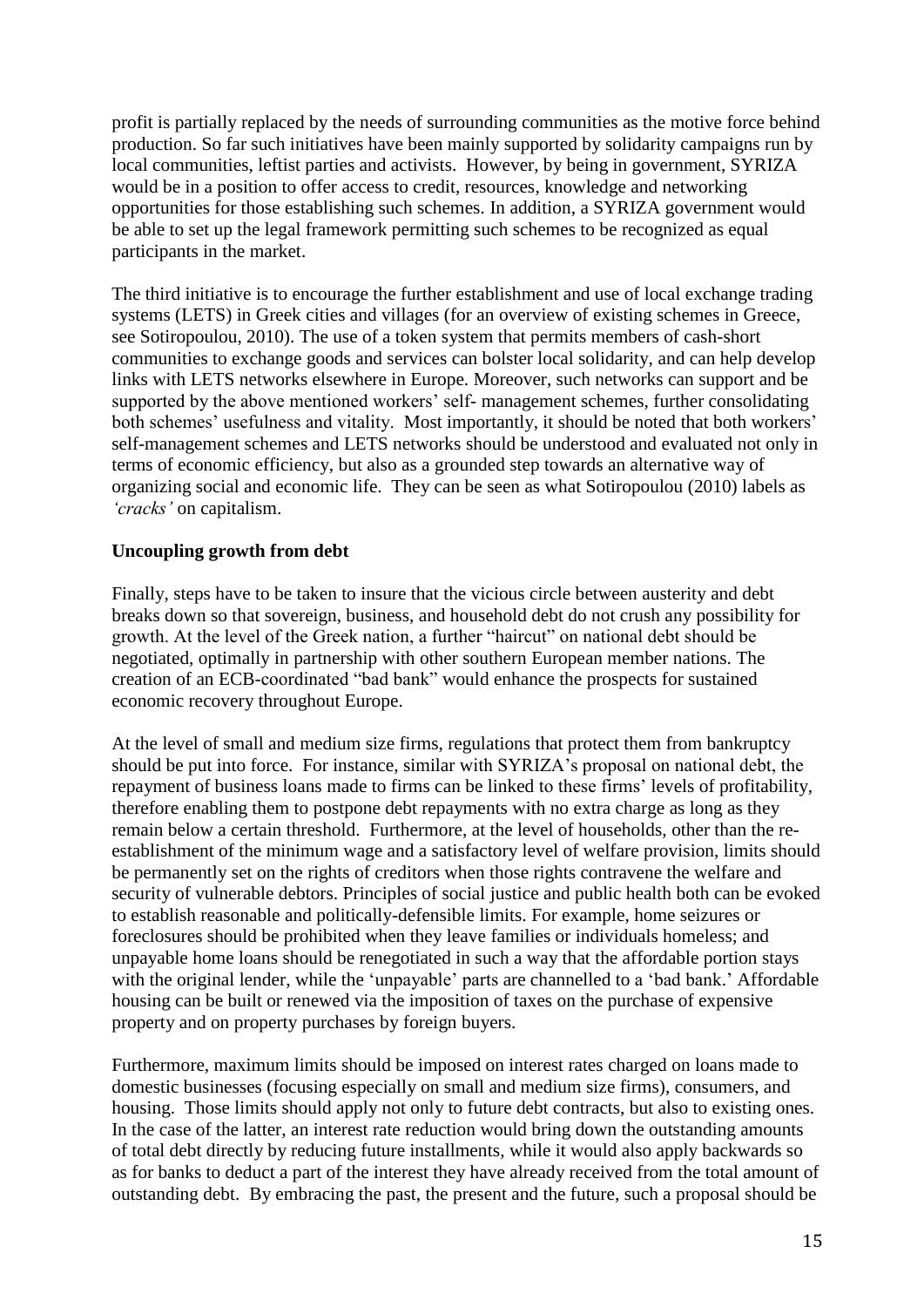more effective than a simple hair-cut approach at promoting growth and redistributing wealth from finance towards the real economy.

## **6. Conclusion**

So there *are* various alternatives (TAVA) for national economic strategy. The focus of our discussion here has been on building pathways to three linked alternatives that follow from SYRIZA's guiding principles as a Greek political movement. The first involves challenging the global neoliberal order and Eurozone austerity. It is crucial to insist that the Eurozone must change if it is to survive. It is in need of a fiscal recycling mechanism, as in the US, and of serious regulation of large financial institutions. This last may require an alternative global scenario, in which coordinated state action to close loopholes and to shut the doors to off-shore registration – and thus to downsize the financial megabank complex – is necessary.

The second pathway to an alternative involves transforming available resources by establishing a productive financial sector (or mechanism) capable of rekindling industrial growth. In the meantime, Greece must do what is possible to find more resources and use them to generate new sources of growth. The third pathway to an alternative involves working within constraints as they currently exist. Here, our focus was again finance; but any action that reinforces the solidarity of the party with the worker, the firm-owner, the farmer, the unemployed, must be embraced.

The objectives for economic strategy that have been set out here embrace contradictory impulses. These are offered up to feed SYRIZA's internal dialogues, which necessarily involve the embrace of contradiction. How to both transform the Eurozone system of governance and to work within it? How to use democratic mechanisms that are available even while redefining the scope and depth of democratic participation? How to coexist with capitalism while transcending and transforming it? Such challenges are only confronted in such a form when severe crises are at hand. And while finding answers to such unsettling questions may not be easy or even possible, the situation will not be made more bearable by pretending that more manageable questions with simpler solutions are on the table.

# **References**

Agosin M. and F. Huaita (2011), 'Capital flows to emerging economies: Minsky in the tropics', *Cambridge Journal of Economics*, 35 (4): 663- 683

Bank of Greece (2013), 'Monetary Policy 2012- 2013', May 2013, retrieved in the  $11<sup>th</sup>$  of January 2014 from [http://www.bankofgreece.gr/BogEkdoseis/NomPol20122013\\_en.pdf](http://www.bankofgreece.gr/BogEkdoseis/NomPol20122013_en.pdf)

Chang H. J. (2002), *Kicking Away the Ladder: Development Strategy in Historical Perspective*. London: Anthem.

Dymski G. (2011), 'Limits of Policy Intervention in a World of Neoliberal Mechanism Designs: Paradoxes of the Global Crisis', *Panoeconomicus* (*παυœconomicus*), 58 (3): 285-308

Dymski G. (2012), 'Financial Mergers and Acquisitions: From Regulation to Strategic Repositioning to Geo-Economics', in Faulkner, Teerikangas and Joseph (eds.) *The Oxford Handbook of Mergers & Acquisitions*, Oxford: Oxford University Press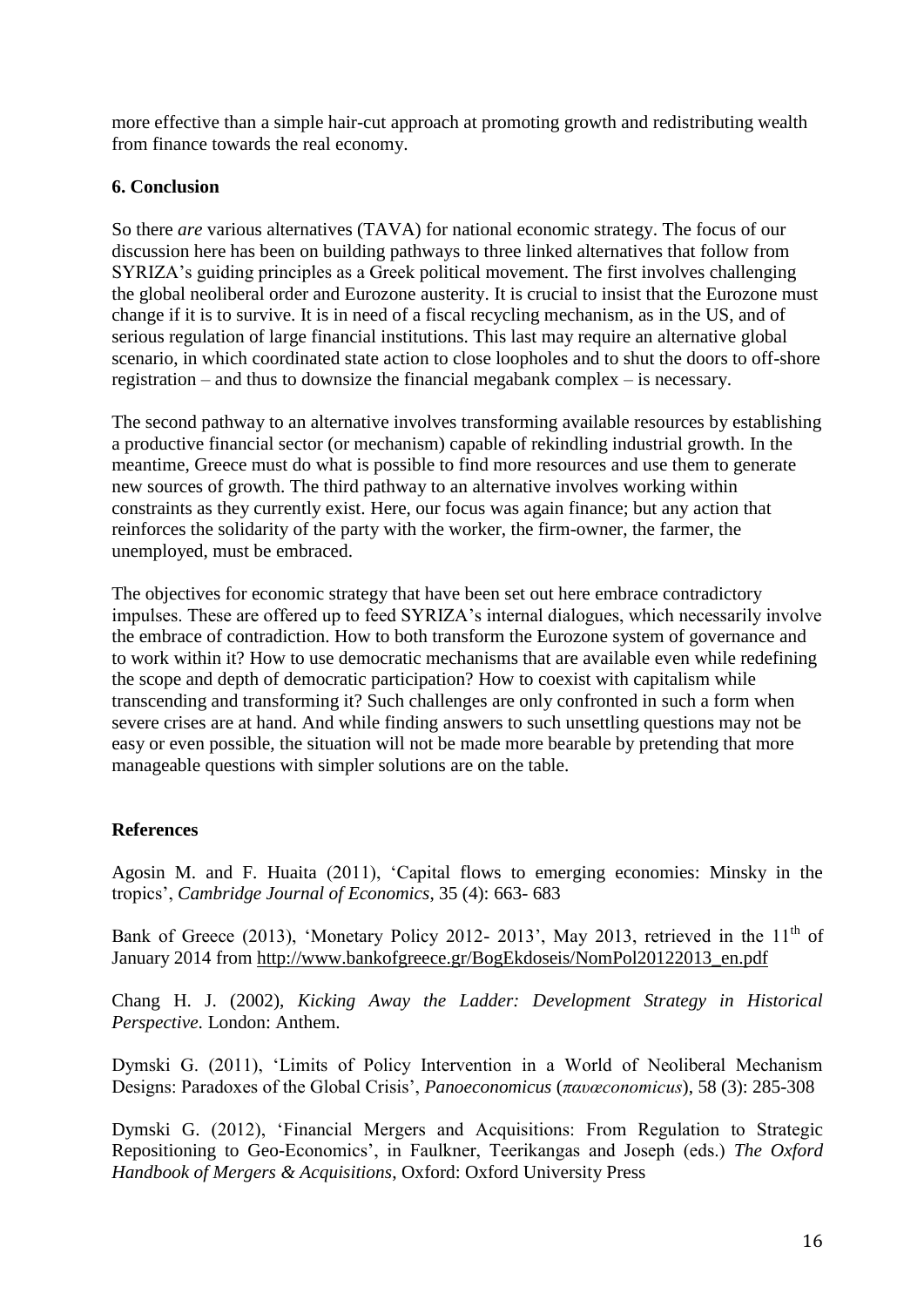Gerschenkron A. (1962), *'Economic Backwardness in Historical Perspective'*, Cambridge MA: Harvard University Press

Hermann J. (2010), 'Development banks in the financial-liberalization era: the case of BNDES in Brazil', *CEPAL Review* No. 100, April 2010: 189-203

Kowalik T. (1986), 'On Crucial Reform of Real Socialism', Vienna Institute working paper no. 122

Kowalik T. (2012), '*From Solidarity to Sellout: The Restoration of Capitalism in Poland',*  New York: Monthly Review Press

Lapavitsas C. (2013), '*Crisis in the Eurozone*', London: Verso Press

Laskos C. and E. Tsakalotos (2013), '*Crucible of Resistance: Greece, the Eurozone, and the World Economy'*, London: Pluto Press

Lazzarini S. G., A. Musacchio, Bandeira-de-Mello R., and R. M. Marcon (2012), 'What Do Development Banks Do? Evidence from Brazil, 2002-2009', Working Paper, Insper Institute of Education and Research, Sao Paulo, Brazil

Lewis M. (2011), *'The Big Short. Inside the Doomsday Machine'*, London: Penguin Group

Mazzucato M. (2012), '*The Entrepreneurial State*', London: Demos Press

Mirowski P. (2013), '*Never Let a Good Crisis Go to Waste'*, London: Verso Press

Patomaki H. (2013), '*The Great Eurozone Disaster'*, London: Zed Books

Polanyi K. (1944), '*The Great Transformation',* Massachusetts: Beacon Press, 2001

Schumpeter P. (1942), '*Capitalism, Socialism, and Democracy',* New York: Routledge, 2010

Sotiropoulou I. (2010), 'Exchange Networks & Parallel Currencies: Theoretical Issues and Research in Wonderland', paper presented in the 1<sup>st</sup> International Conference in Political Economy in Rethymno,  $10-12^{th}$  of September 2010

Varoufakis Y. (2013), '*The Global Minotaur: America, Europe, and the Future of the Global Economy',* London: Zed Books.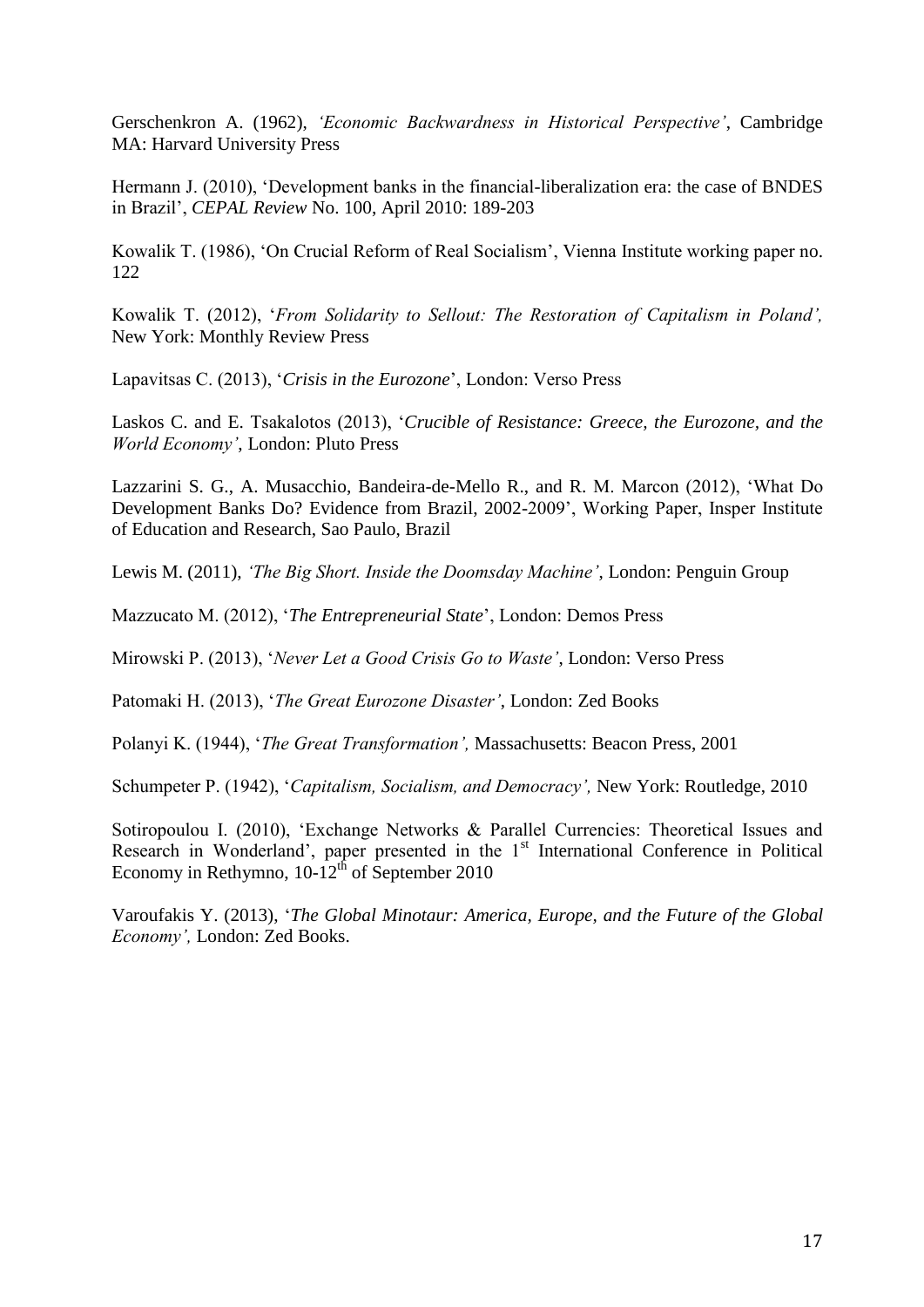

**Figure 1. Gross total doubtful and non-performing loans (percentage unit); source: ECB Consolidated Banking Data**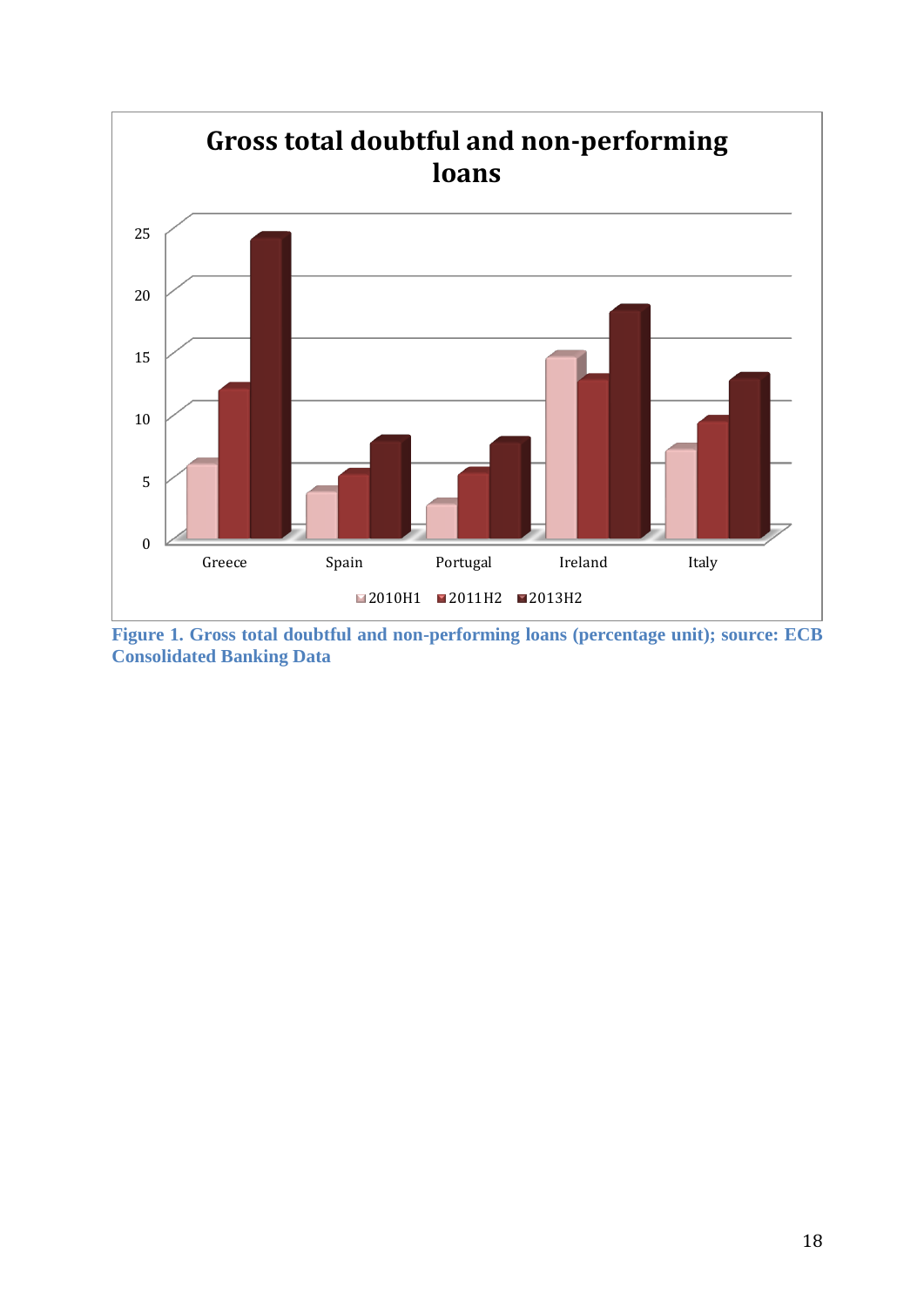

**Figure 2. The Greek Drama Version of Austerity; source: authors' elaboration**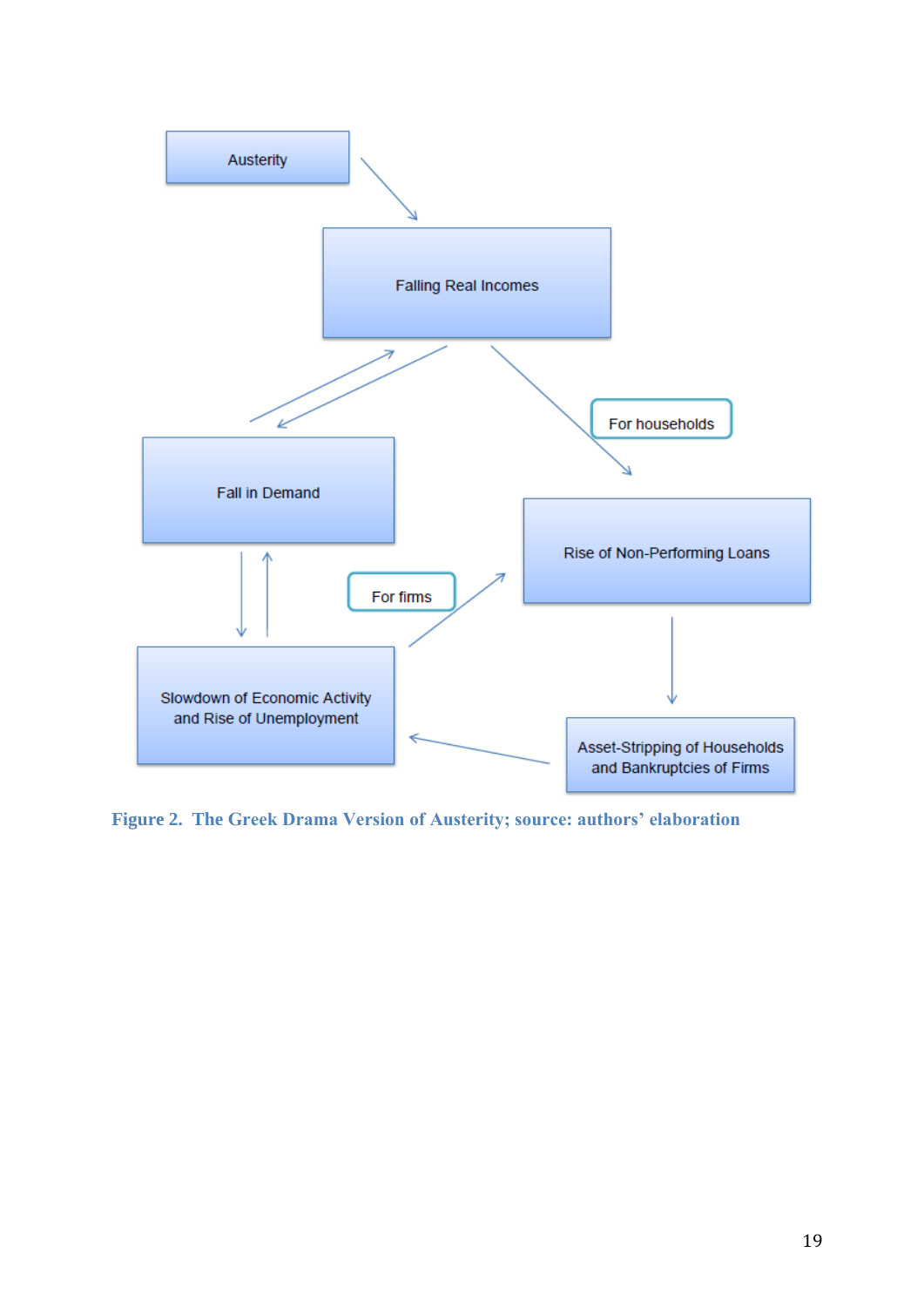





**Figure 4. Banking bailouts (statistically registered as MFIs' liabilities to Bank of Greece; measured in the left hand axis) and domestic deposits of non MFIs (measured in the right hand axis); unit: EUR millions, source: Bank of Greece**